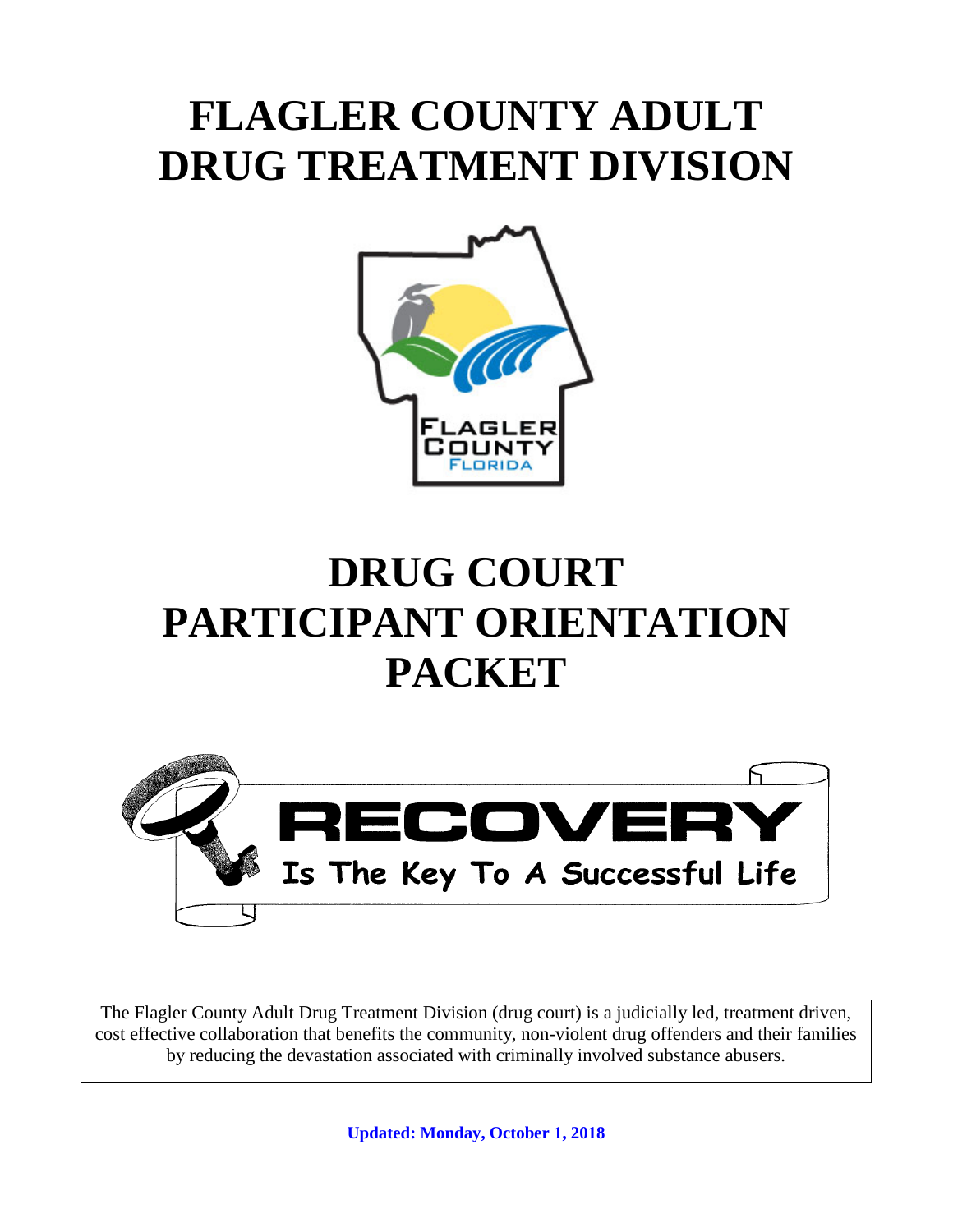## **FLAGLER DRUG COURT – ORIENTATION PACKET TABLE OF CONTENTS**

| <b>Welcome to Drug Court &amp; Introduction</b>                            | $\overline{2}$ |
|----------------------------------------------------------------------------|----------------|
| Program Description, Who May Enter, Intake, Orientation                    | 3              |
| Court Supervision, Courtroom Behavior and Goals, Substance Abuse Treatment | $\overline{4}$ |
| Substance Abuse Treatment, Probation Supervision                           | 5              |
| Treatment Fees, Constructive Use of Time & Participant Fraternization      | 6              |
| Drug Testing                                                               | $\overline{7}$ |
| <b>Incentives &amp; Sanctions</b>                                          | 8              |
| Phase Advancement, Expulsion, Unsuccessful Termination and Court Costs     | 9              |
| Graduation                                                                 | 10             |
| The Mission and the Vision of the Florida Judicial Branch                  | $\mathsf{A}$   |
| <b>Sample Participant Calendar</b>                                         | B              |
| Participation Application, Disclosure and Agreement                        | $\mathsf{C}$   |
| <b>Alcohol Exposure Contract</b>                                           | D              |
| <b>Instruction Sheet for New Participants</b>                              | E              |
| <b>Program Coordinator Memo</b>                                            | $\overline{F}$ |
| A Team & A Team with Incentives                                            | G              |
| <b>Unexcused Absences from Treatment</b>                                   | H              |
| Policy on Forged Documents                                                 | I              |
| <b>Policy on Diluted Samples</b>                                           | J              |
| Break The Cycle Outpatient Treatment Center Welcome Clients                | K              |
| Random UA Call In System                                                   | L              |
| Physician Disclosure Form                                                  | M              |
| <b>Request to Advance to Phase 2</b>                                       | N              |
| Demographic Sheet                                                          | $\Omega$       |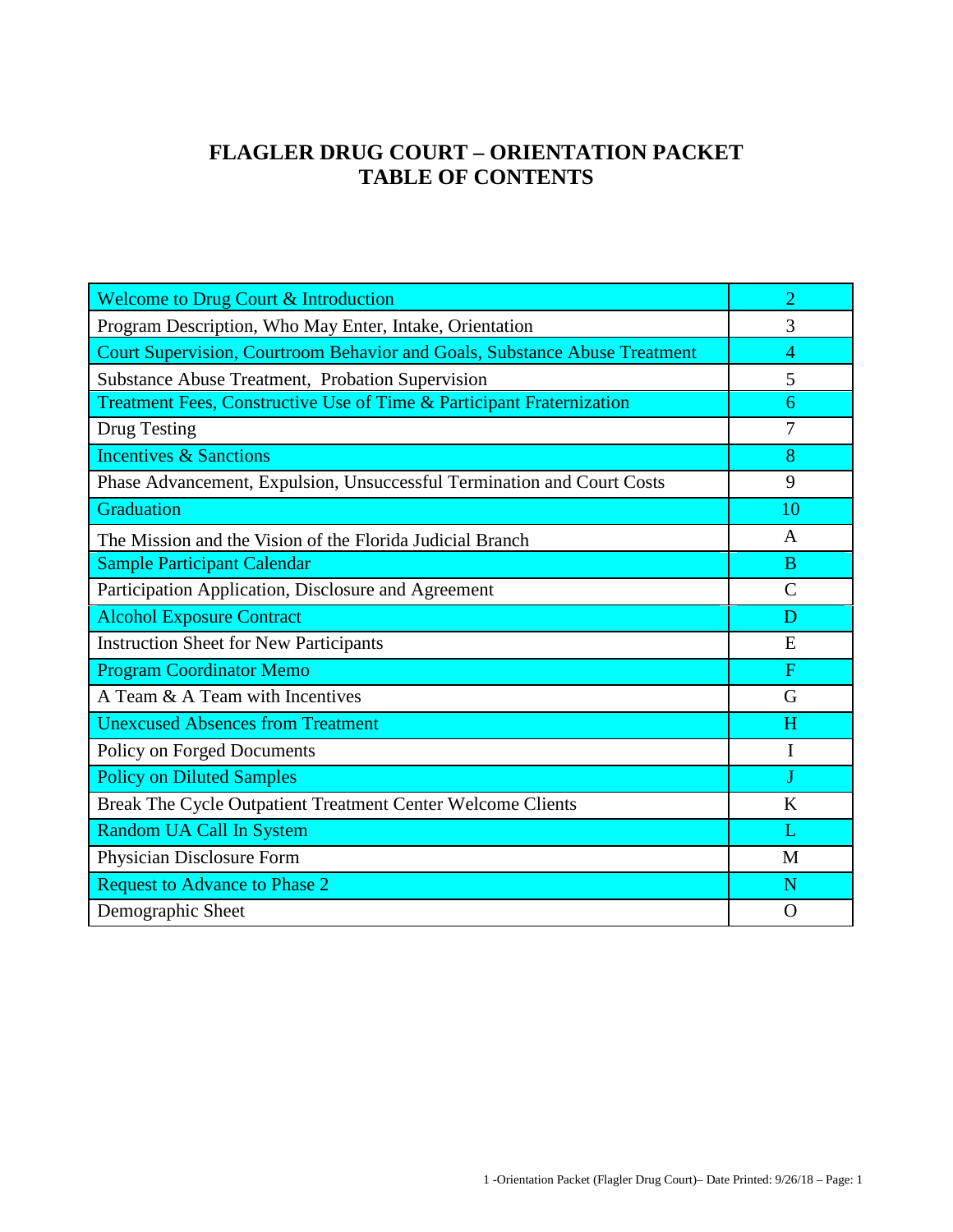#### **WELCOME TO DRUG COURT!**



We are pleased that you chose to participate in the Flagler County Adult Drug Treatment Division! We began planning for your arrival years ago. Your commitment begins now. Total participation is vital. We want to assist you in your recovery, encourage you to improve your quality of life, and make Flagler County a better place to live.

We intend to assist you in completing a program of effective substance abuse treatment. We use graduated phases to encourage you to succeed. You are not alone. Other people who are in recovery will also assist you in developing a life style that is free from the use of alcohol and other drugs.

This handbook is a guide that contains information that you will need to successfully complete this program. We encourage you to read it and to share it with your family and friends so that they can support you on your road to recovery.

The answers to most of your questions concerning this program are in this orientation packet. If you have any other questions, please do not hesitate to ask your probation officer, treatment counselor or any Drug Court Team Member. We wish you every success in this program.

#### *"Drug Courts Work!"*

Professionally yours, The Drug Court Team

- $\checkmark$  Judge Terence Perkins, Circuit Judge/Drug Court Judge, Seventh Judicial Circuit, (386) 313-4510
- $\checkmark$  Jaime Telfer, State Attorney's Office (386) 313-4300
- $\checkmark$  William Partington, Public Defender's Office, (386)-313-4545
- $\checkmark$  Doug Munson, Break the Cycle, (386)-437-0026
- Casey Bodnar, DOC Senior Probation Officer, (386)-437-7575
- $\checkmark$  Dena Hunter, Clerk's Office, (386)-313-4471
- $\checkmark$  Deputy Trevor Jacob, Flagler Co. Sheriff's Office,
- $\checkmark$  Law Enforcement, Bunnell Police Dept. (386)-437-7508
- $\checkmark$  Law Enforcement, Flagler Beach Police Dept. (386)-517-2023
- $\checkmark$  Liz Williams (Retired Detective Flagler Beach P.D.) (386)-585-2626
- $\checkmark$  Dr John G. Symeonides, Ygeia Health Institutes, (386)-283-5654
- $\checkmark$  Mike Feldbauer, Citizen of Flagler County
- $\checkmark$  Reverend Juan M. Schembri, FCSO Chaplin, (386) 569-9004
- $\checkmark$  Samuel B. Weaver, Weaver Construction Co. Inc (386) 852-7158
- $\checkmark$  Amanda Reynolds, Drug Court Alumnus
- $\checkmark$  Michael E. Greenier, Drug Court Coordinator, (386)-313-4557

#### **INTRODUCTION**

This program works with non-violent felony offenders who have substance abuse problems. If you participate in this program, your quality of life may drastically improve. This orientation packet covers information about Drug Court. After reading it, you should have a good understanding of what we expect. As a participant, you should follow the instructions given to you by your probation officer, treatment counselor, and other team members, especially the Judge. All participants are encouraged to share this handbook with family and friends.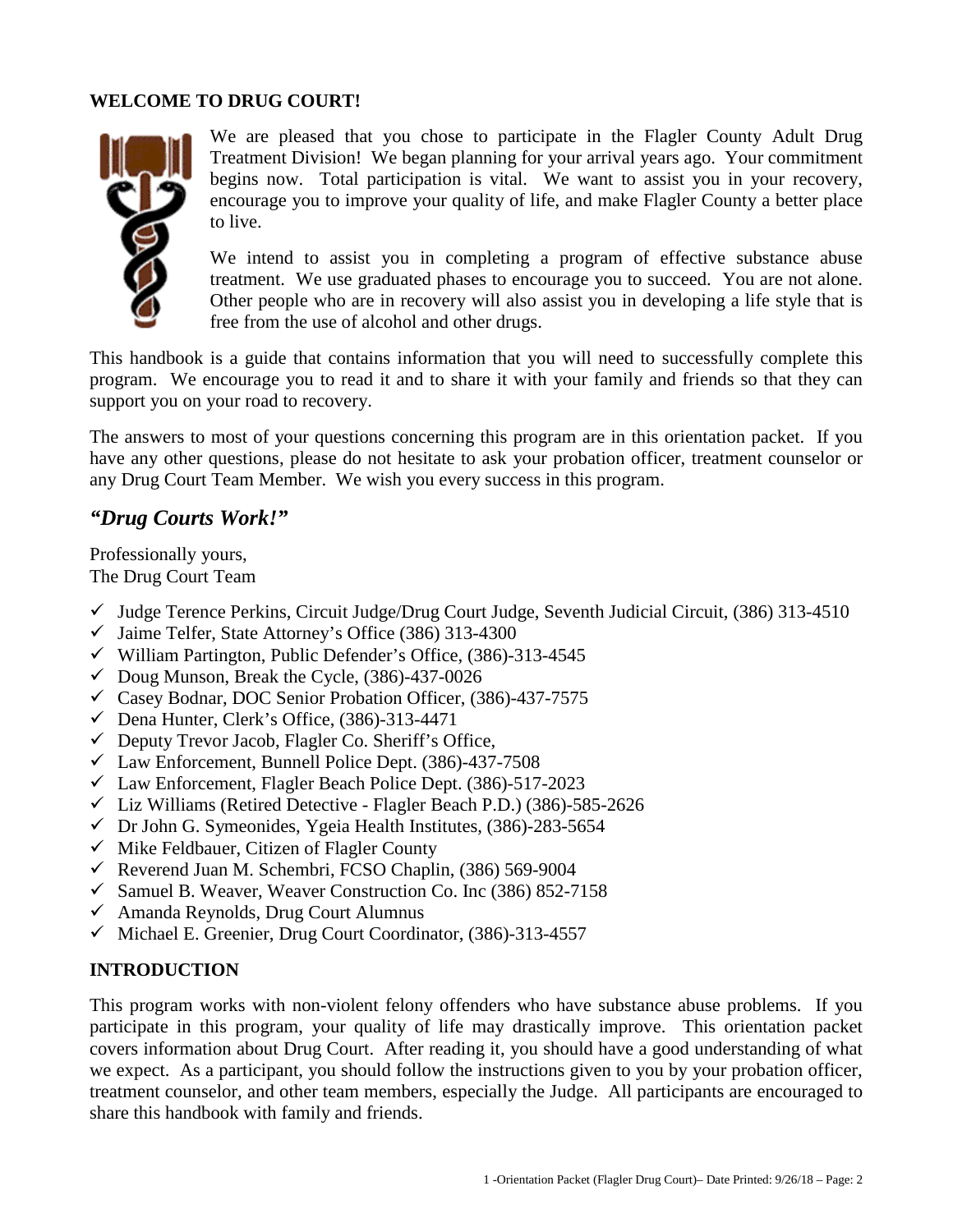Prior to his retirement, the leadership of the Honorable Kim C. Hammond, Circuit Court Judge, was instrumental in the Flagler County Adult Drug Treatment Division (Drug Court) becoming a reality. Many community members came together to develop and implement this program. The Flagler County drug court program started on December 1, 2006, which was made possible through a federal drug court grant provided by the Office of Justice Programs. That Federal Grant expired on September 30, 2009, at which time the Flagler County Board of Commissioners adopted the program into the County's budget. On January 1, 2011, the Honorable Raul A. Zambrano, Circuit Court Judge, assumed leadership of the Drug Court Team and presided over Drug Court until December 3, 2012, when the Honorable Circuit Court J. David Walsh was assigned to preside over Drug Court until his retirement on February 29, 2016. Judge Matthew Foxman was then assigned the Drug Court docket. Judge Foxman was later transferred to Volusia County and Judge Dennis Craig took over the Drug Court Docket in Flagler County, on January 1, 2017. Judge Terence Perkins was assigned to the Drug Court Docket in June of 2018

#### **PROGRAM DESCRIPTION**

This Flagler County drug court program is a supervised, comprehensive treatment program for nonviolent, substance abusers charged with drug related felony offenses. The program combines the efforts of the Circuit Court, State Attorney's Office, Public Defender's Office, Court Administration, Clerk of the Court, Sheriff's Office, Bunnell Police Dept., Flagler Beach Police Dept., Stewart-Marchman-Act Behavioral Healthcare Center, Break the Cycle and other treatment providers, the Department of Corrections and multiple community members. This voluntary program involves regular court appearances before the Drug Court Judge, community supervision, substance abuse treatment counseling, random drug testing, and self-help meeting attendance. Life-skills training, vocational training, educational advancement and job placement are available to participants. The program length, determined by each participant's individual progress, **will be no less than fifty-seven (57) weeks**. If you are eligible and choose to participate in this program, you must be willing to commit to the entire program. Depending on your legal status, should you successfully complete the drug court requirements and conditions, your charges may be dismissed or you could be allowed to withdraw your plea and the State could choose to not prosecute the case(s).

#### **WHO MAY ENTER DRUG COURT?**



Non-violent, adult felony offenders who reside in Flagler County are eligible to enter this program. The candidate must demonstrate that he/she has a substance abuse problem. Many program participants will be placed on felony probation with a special condition requiring completion of all drug court requirements. Those who choose to enter the program early on during the court process may be eligible to avoid probation and have their charges dismissed upon successful completion or "graduation".

#### **THE INTAKE PROCESS**

The State Attorney's Office makes sure that all referrals meet the legal entrance requirements for the program. Your attorney fully informs you about the program so that you can decide if you would like to volunteer to become a participant. You will be encouraged to view Drug Court Hearings in progress. A substance abuse screening will be completed to determine if you have a substance abuse problem. The Drug Court Judge (with input from the Team) makes the final decision concerning program eligibility. Entry into the program occurs when the Judge signs the order. Expect to start right away!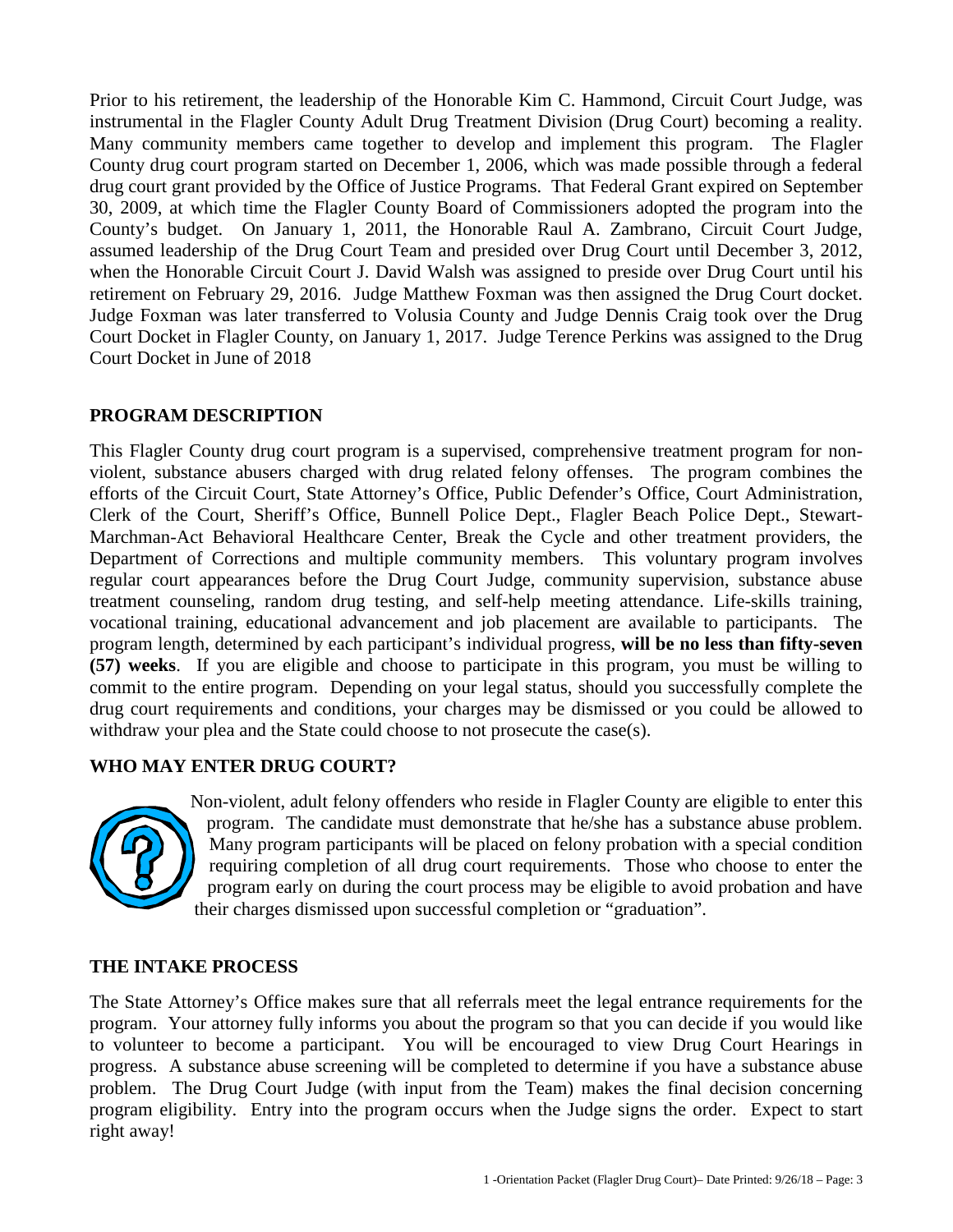#### **DRUG COURT ORIENTATION**

We want you to know what is expected of you while you participate in this program. Therefore, the following people will be involved in telling you about the program: your attorney, your treatment counselor, the program coordinator, the Judge, and your probation officer. All of the paperwork that you need for orientation is contained in this packet. **Please ask questions that will help you to understand. We want you to succeed!**

#### **COURT SUPERVISION AND COURTROOM BEHAVIOR**

As a Drug Court participant, you will be required to appear in Court regularly. Missing a Drug Court Hearing may result in a warrant for your arrest. At each appearance, the Judge will be given a report from the Team concerning your progress, which will include drug testing results, attendance, progress in treatment, supervision comments, etc. The Judge may ask you questions about your progress and discuss any problems you may be experiencing. If you are doing well, you will be encouraged to continue the good work. We use incentives! If there are problems, the Judge may impose sanctions – even short jail sanctions.



You must speak directly with the Drug Court Judge concerning your progress. You are responsible for your own behavior. Be on time. Everyone should remain seated and quiet while in Court unless asked to stand and speak. Address the Judge with respect. Remain in Court for the entire Hearing unless approved to leave early and dismissed by the Judge. Turn off your cell phone and pager.

#### **GOALS**

Although your treatment counselor and probation officer will work with you to set individualized goals, these goals will apply to nearly every participant.

- 1. Remain free of alcohol and other drugs by living a drug free lifestyle
- 2. Develop a law-abiding pattern of living
- 3. Improve employability through vocational training and education
- 4. Participate in support groups such as the twelve step support groups like AA and NA or the SMART Recovery program
- 5. Improve social skills
- 6. Enhance self-esteem and personal motivation
- 7. Learn relapse warning signs and develop a personal relapse prevention plan
- 8. Accept responsibility for financial obligations and learn budgeting skills
- 9. Learn and apply better ways of coping with the problems that life offers
- 10. Develop and improve time management skills

#### **SUBSTANCE ABUSE TREATMENT - CONFIDENTIALITY**

Federal and Florida law protects your identity and privacy. Because of these regulations, policies and procedures have been developed to guard your confidentiality. You will be asked to sign a waiver authorizing the transfer of information among all participating team members and agencies.

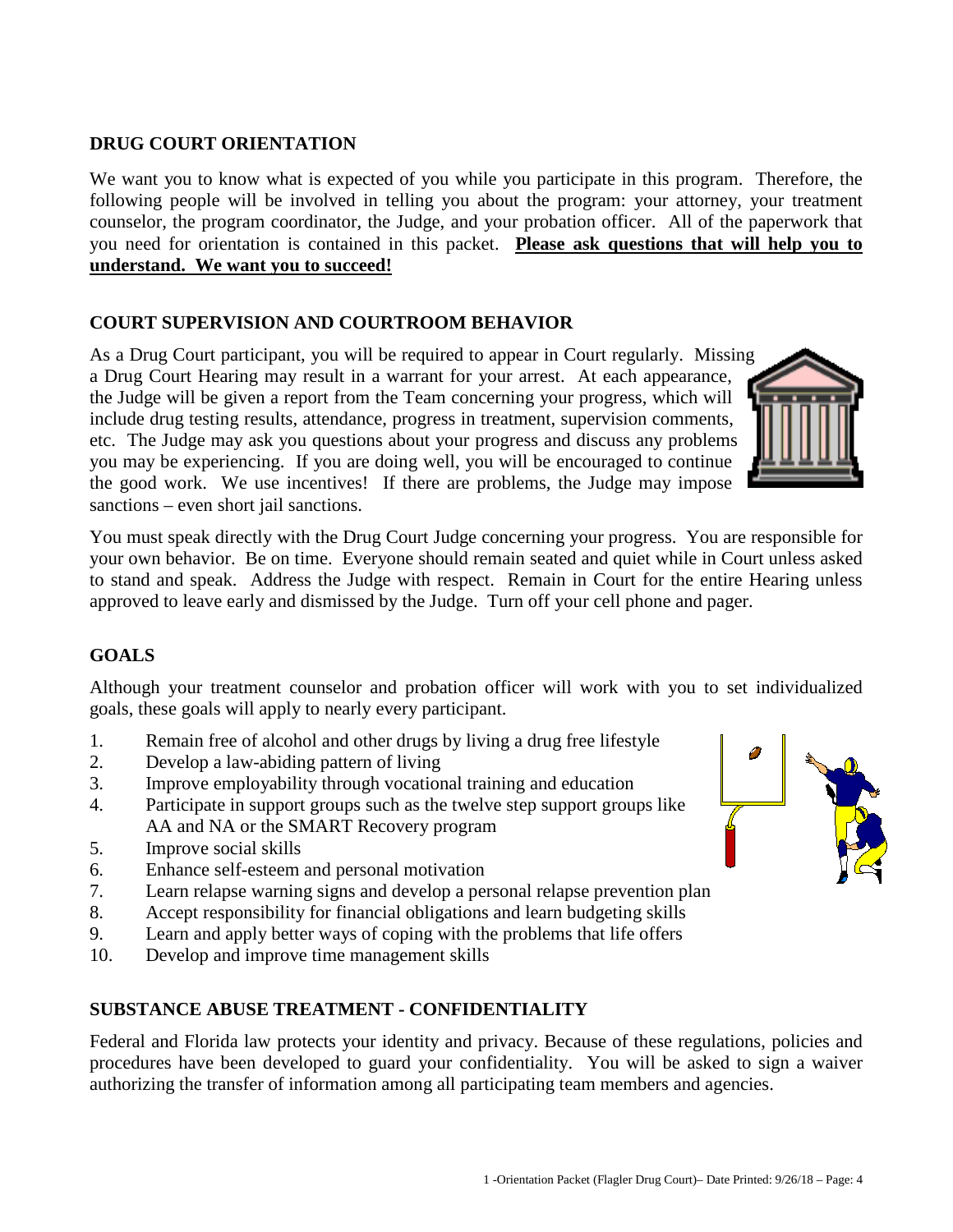#### **SUBSTANCE ABUSE TREATMENT – GROUP COUNSELING**

You will be required to attend group treatment counseling sessions and education classes that must not be missed unless properly excused in advance or in the event of a true emergency. Please avoid making excuses not to attend. Treatment groups are a major component of this program. Arrive on time, participate as appropriate and remain until the event is over. Otherwise, you may be counted as absent. Follow all of the treatment provider's "house rules".

The following actions will not be tolerated:

- 1. Violence or threats of any kind to staff or other participants
- 2. Use and/or possession of drugs and/or alcohol
- 3. Belligerent behavior or acts of vandalism to property
- 4. Possession of any type of weapon
- 5. Inappropriate sexual behavior or harassment

#### **SUBSTANCE ABUSE TREATMENT - INDIVIDUAL COUNSELING**



You will be required to participate in individual counseling sessions with your treatment counselor. Please take advantage of this valuable opportunity to progress in the program. Additional sessions may be scheduled if necessary. **If an Individual Counseling session is missed or cancelled without at least a 24 hour** 

**notice, the Participant will be charged a twenty dollar (\$20) cancellation fee.**

#### **SUBSTANCE ABUSE TREATMENT - FAMILY COUNSELING**

Family counseling sessions will be conducted for participants and their families / significant others. These sessions may help your family to understand the basic principles of addiction so that they can support you in your recovery. Perhaps these sessions will encourage someone close to you to seek help also. Participants who bring a Family Member to the **Family Education Program (FEP)** will be given credit for one (1) Community Service Work Hour (CSWH) for each meeting they attend, up to a maximum of twelve (12) hours.

#### **SUBSTANCE ABUSE TREATMENT AND SUPPORT GROUPS**

Involvement in Support Groups such as the twelve-step programs groups like Narcotic Anonymous (NA) and Alcoholic Anonymous (AA) or SMART Recovery Programs are important to your recovery. The Drug Court requires you to attend and to provide written verification that you are doing so. You should get to know the people at these meetings who are recovering from addiction and living a drugfree lifestyle. Developing this support system may be critical to a long-term successful recovery. It is your responsibility to find out when and where meetings take place. Your treatment counselor and probation officer will assist you if necessary. Warning, everyone who attends these meetings is not necessarily living a drug free lifestyle. Alternatives to AA/NA/Smart Recovery attendance may be available if needed. Please address any concerns that you may have about these support groups with your counselor.

#### **MEDICATION ASSISTED TREATMENT (MAT)**

Recent studies have shown that some addicts engaged in substance abuse treatment have responded well in recovery when their treatment also included Medication Assisted Treatment (MAT). One of the medications available for MAT and used by the Flagler County Adult Drug Court is VIVITROL®.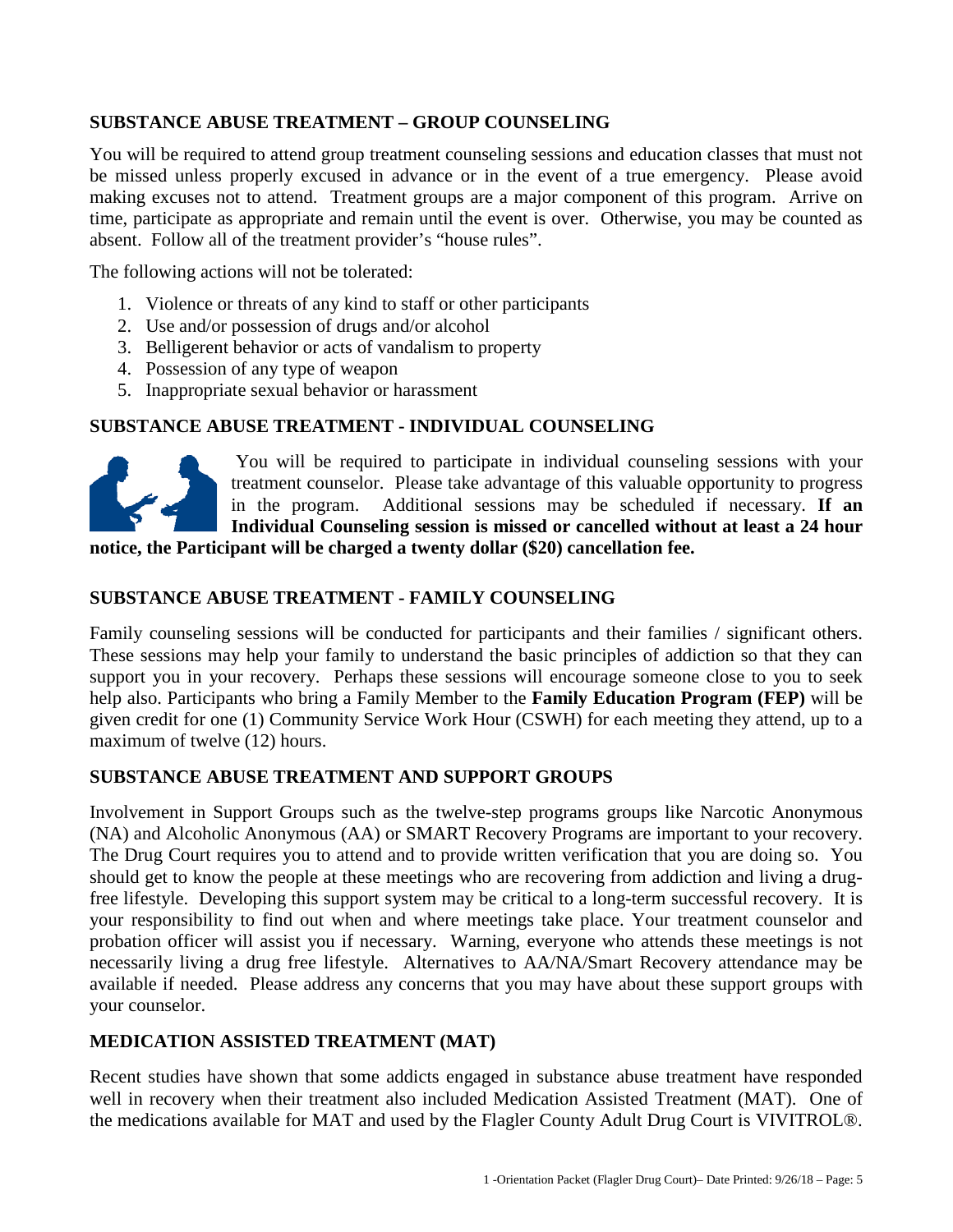The drug in Vivitrol is Naltrexone. It is a non-addictive antagonist used in the treatment of opioid and alcohol dependence. Naltrexone is administered in an injectable long-acting formulation, once a month. The U.S. Food and Drug Administration (FDA) approved this medication for use in individuals with opioid or alcohol use disorders to prevent relapse.

A participant may request or a Team Member may recommend the use of Vivitrol. Upon agreement of the Team, the participant would be referred to the Drug Court Treatment Provider to undergo the approved, written screening process. Whether or not a participant takes part in the use of Vivitrol as part of their substance abuse treatment regimen is completely voluntary.

If a participant decides to utilize Vivitrol, the decision of when to take the participant off of the medication will be made after a discussion with the Doctor, the Treatment Provider, the Drug Court Coordinator and most importantly the Participant. The decision to cease administering the medication will be discussed with the Drug Court Team, prior to implementation.

#### **SUBSTANCE ABUSE TREATMENT - LIFE SKILLS AND MORE**

As you advance in the program, life skills, anger management, parenting classes and other types of educational sessions will be made available to you. You are encouraged to take advantage of these activities, even if they are not required.

#### **PROBATION SUPERVISION**

Report to probation as instructed! You must abide by all of the terms of your Court Orders. Be prepared to provide a urine sample any time you report to probation or treatment. You must notify your probation officer if you are arrested or charged with any new law violation. You must immediately notify Probation and the Court if you change your address. If you are unable to report as required, inform your probation officer concerning your problem. Unless it is a true emergency, you will not likely be excused. Working closely with your probation officer should help you to successfully complete this program. You are required to make payments towards your **Probation Costs** at a MINIMUM rate of \$50 **EACH** month (**once employed**) in order to be considered for the A-Team. Those payments will be made at the Probation Office via Money Order or Bank Check. Cash will not be accepted.

Proof of current **LEGAL EMPLOYMENT** (copies pay stubs) must be supplied to your Probation Officer at each Probation visit.

Participants will also be required to perform a minimum of two (2) **Community Service Work Hours** (CSWH) for EACH WEEK they are in the program (excluding Phase 5).

#### **TREATMENT FEES & COURT RELATED FINANCIAL OBLIGATIONS**



Treatment fees are to be paid \$20 per week to Break-The-Cycle Inc, unless the Court orders otherwise. Program participants with court related financial obligations such as child support, restitution, crime victims' fund, and legal aid fees are expected to make payments on a regular schedule. You may be required to show proof of payments to your probation officer. If you cannot make a payment, discuss your situation with your probation officer in

order to make other arrangements. Failure to make scheduled payments while in this program may delay your progress and if monthly Probation fees are not made on a regular basis it could lead to a Violation of Probation. **Stay current on ALL your fees**.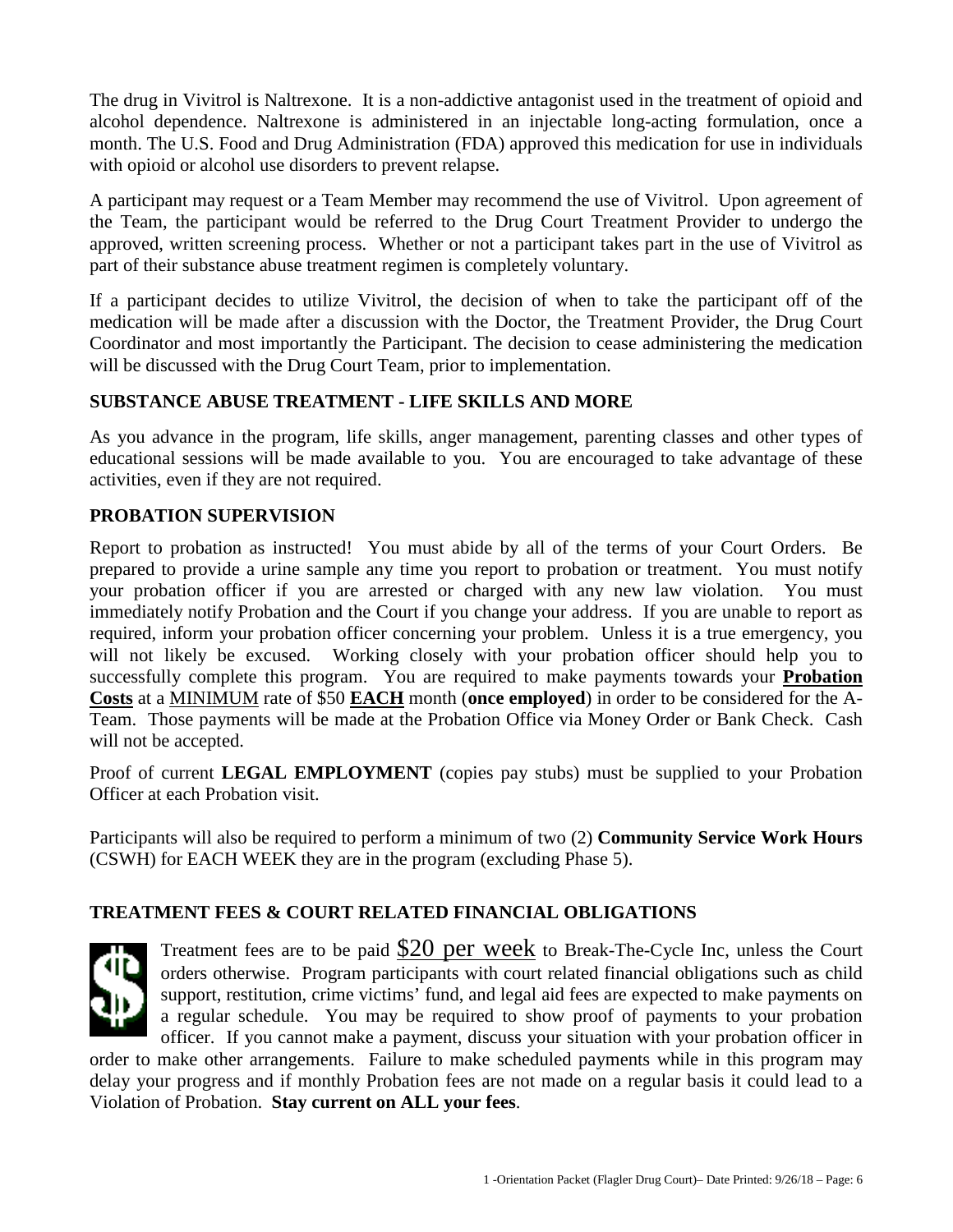#### **CONSTRUCTIVE USE OF TIME, EMPLOYMENT & EDUCATION**

After advancing to Phase 2, you will be required to maintain full time employment (for a minimum of twenty hours per week) or participate in school full time. A combination of the two is acceptable also. It is important for you to use your time constructively. Idleness and boredom are not your friends. Probation will verify your employment by visiting you on the job. Inform your employer about your participation in Drug Court. You must inform probation right away if your employment or educational status changes. Although we will work with your schedule as much as possible, you cannot miss court, group sessions and appointments due to conflicts in your work schedule.

If you do not have a High School Diploma or a GED prior to entering Drug Court, you will be required to work towards obtaining a GED while in the Drug Court Program.

#### **DRESS APPROPRIATELY**

Program participants will be required to wear "appropriate" clothing while participating in the program. Men must wear pants, shirt and shoes. Ladies may wear pants, skirts or dresses of appropriate length with a modest blouse. Women should not wear see through blouses, midriff tops, tube tops, bathing suit tops or halter-tops. No hip hugger pants, flip flops or shorts are to be worn to court. Clothing bearing drug or alcohol related themes, promoting, or advertising alcohol or drug use are prohibited. No gang colors or gang clothing. Sunglasses may not be worn inside the courtroom or to any drug court related meetings. You may be asked to change your clothes if staff notices that you are wearing clothing that is not appropriate. Speak with your probation officer if you have any questions concerning what clothing is appropriate to wear while participating in the program.

#### **PARTICIPANT FRATERNIZATION**

#### Fraternization, Living Together and Intimate Relationships

Participants are encouraged to build healthy relationships with others who are living a law-abiding, drug-free lifestyle. Helping other participants in the program by listening to each other, giving wise input when requested and carpooling together to treatment sessions are often good things that are encouraged. Residing in the same halfway house or sharing an apartment with another drug court participant may even be necessary to make ends meet financially. This type of living arrangement is acceptable; however, please be very prudent about the people with whom you spend your time, the places that you spend your time and the things that you do. Those who are within their first year or two into recovery typically experience huge changes in their life. People early on in recovery are often vulnerable in ways they do not fully understand. For this reason, entering into new, intimate relationships, especially with others who are new to recovery such as other program participants, is strongly discouraged. Sadly, it is more common for a person who relapses to pull down their significant other than for a person who is strong in recovery to pull up their intimate partner. We cannot overstate enough the importance for you to use this opportunity in drug court to focus your efforts on making yourself the best you can be.

#### **If a participant chooses to ignore the aforementioned advice against fraternization, and as a result violates subsequent drug court requirements, the Drug Court Team will take the disregarding of such advice into consideration when determining sanctions for violations.**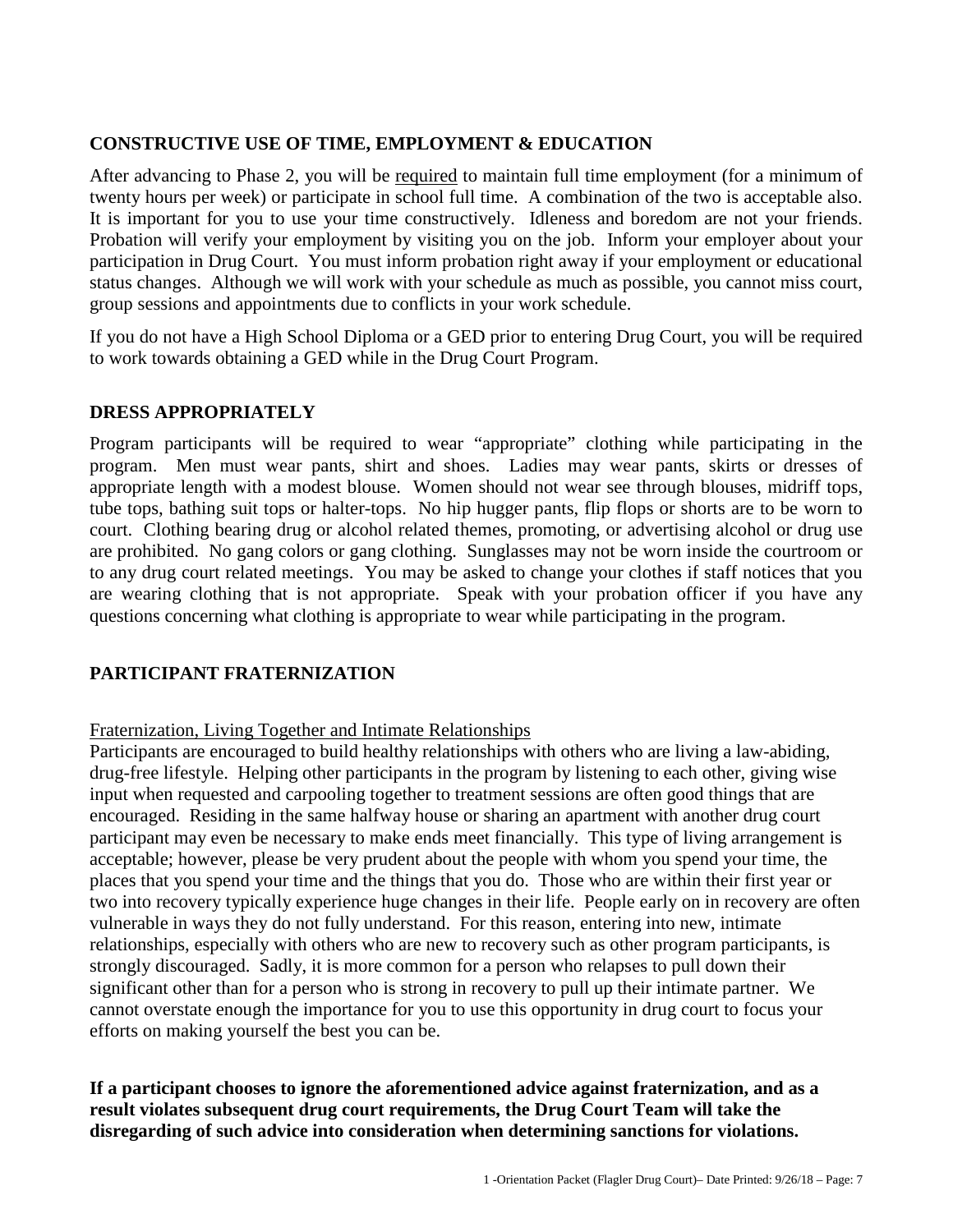#### **DRUG TESTING - "A POSITIVE IS A POSITIVE"**

We believe that the answer to most problems cannot be made better by drinking alcohol or using illicit drugs. Using alcohol and other drugs can lead to your relapse. We understand that on rare occasion you may need to take prescription and over the counter drugs.



In this program, you will be drug tested a lot! Instead of trying to "catch you" when

you use alcohol and other drugs, we would prefer to assist you in remaining free of alcohol and other drugs. Eventhough we strive to use the best testing methods possible, no drug testing system is perfect. This program will only be successful for you, if you let it. Do not sabotage yourself by trying to figure out how to "beat the test". **You are required to bring Photo Identification to each drug test.**

The primary type of Drug testing/screening used by the Flagler County Drug Court is conducted with urine samples (others may include, but not be limited to hair EtG testing). Failing to provide a urine sample upon request will be counted as a positive drug test. Tampering with a test, using adulterants, and smuggling in another person's urine will be dealt with in a much more severe manner. Experience has taught us that making exceptions to this policy usually enables addicts to continue to use drugs. We are against that. Your success in this program depends on you holding yourself accountable for your own actions. We want to help you to be honest. You will not likely be "kicked out" of the program because you use drugs. Instead, you will be held accountable while you continue to participate in the program. We are very interested in assisting you to live a drug free lifestyle. That is why you must also call the random drug testing system every day to find out if you need to provide a sample for that day. We want you to spend your time working on recovery instead of arguing drugtesting results. Therefore, when a participant tests positive on a drug test, the program's position is "**A Positive is a Positive."** 

#### **DRUG TESTING – NO ALCOHOL - ALCOHOL IS A DRUG**

Alcohol is a drug. Do not consume alcohol. You are not permitted to enter an establishment whose primary purpose is to sell or distribute alcohol. It may be smart for you not use tobacco or caffeine also, but they are drugs that program participants may consume legally.

#### **DRUG TESTING – OVER THE COUNTER MEDICATIONS**

We encourage you **not** to resolve ailments and other problems by using medications. Having said that, you may use over the counter medications if needed; however, do this first. Discuss it with your treatment counselor and probation officer. Do not take medications that contain ephedrine, pseudoephedrine, phenylpropanolamine or alcohol. These medications may test "positive" on a drug test. Examples of these medications are Sudafed, Nyquil, Contac, Sine-Off and Allerest. This is not a complete list. Read the label or ask the Pharmacist for medications that do not contain these substances. Some over the counter medications that do not contain these substances are aspirin, ibuprofen, and acetaminophen. Read and follow the directions on the label.

#### **OTHER MOOD OR MIND ALTERING SUBSTANCES**

Other mood or mind altering substances, whether or not legal, shall not be used unless specific permission is granted by the Drug Court Team prior to taking the substance. Failure to first obtain permission will subject you to being sanctioned, up to and including a jail sanction.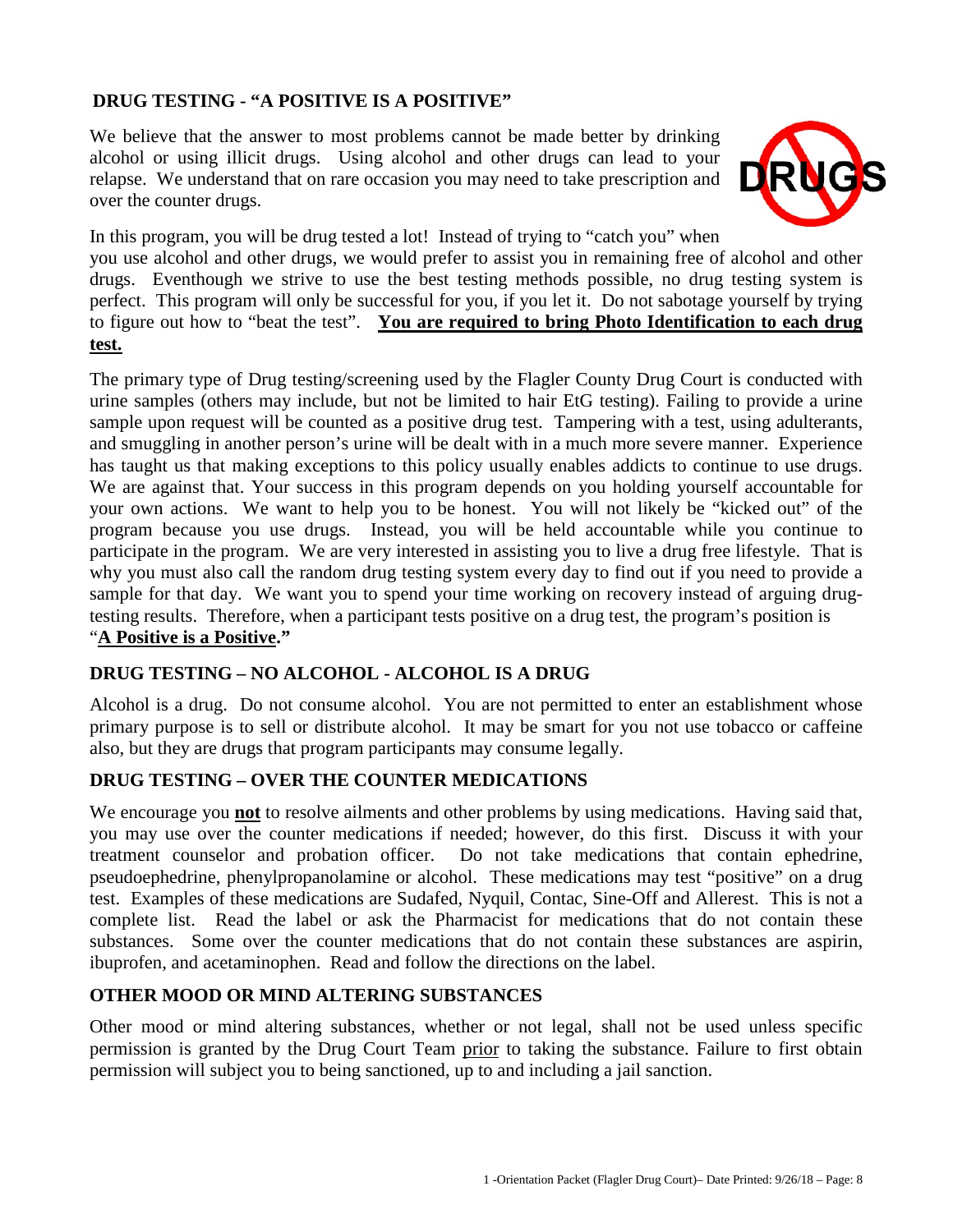Use of ANY Mood or mind altering substances, including but not limited to K-2, Spice, JWH-018, Meditation, Mo-Jo, Kratom, bath salts, etc, will not be tolerated and violators will be sanctioned as those who use "illegal" substances.

#### **STEROID USE**

Steroids use while in Drug Court is prohibited unless prescribed by a physician and then ONLY after being granted permission by a Drug Court Team member. Testing for Steroids is very expensive. If it is suspected that you may be using steroids in violation of this prohibition, you will be drug tested. If the test is positive, you will be required to pay for the testing.

#### **DRUG TESTING - YOUR DOCTOR AND PRESCRIPTION DRUGS**



You should follow the medical advice of your doctor. We encourage you to receive medical treatment from a qualified doctor. In fact, one component of recovery is to properly address medical issues and physical ailments. It is a good idea to get a physical examination by your doctor on a regular basis. We do insist that you honestly disclose your substance abuse history to your doctor.

You must register any prescription or over the counter medication, including all health supplements, with your treatment counselor **before** taking such medication/supplements, except in a life-threatening situation. In such a case, inform your treatment counselor as soon as possible after taking such medications. You may not be allowed to enter the program if you are using a mood altering prescription drug or one that will test positive on a drug test. You may become eligible for the program if you stop using the medication under the supervision of your doctor, or if your doctor prescribes another medication that is not mood altering and will not test positive on a drug test. If you must briefly take a prescription medication that will test positive on a drug test, your clean day count may be suspended while you are taking the medication. You should not have to take this type of prescription very often. Maintaining sobriety can be hard if you have to take mood-altering drugs, even for a little while. Pain medication can be a big problem. Many prescription drugs are effective, not mood altering, and they will not test positive on a drug test. Most antibiotics fit into this category.

#### **INCENTIVES AND SANCTIONS**

We use incentives and sanctions to help you to live a law-abiding, drug-free lifestyle. You may have heard of the "carrot and the stick". The Team looks for reasons to encourage you! Incentives are the "carrots" that encourage you to accomplish your goals. If you follow all of the program rules, you can expect to be on **"A Team"** when you come to Court. If you go above and beyond and do extra (like going to more AA/NA meetings, lending others a hand, being "engaged" in your own recovery) you could possibly be designated as "A Team with Incentive." If you are designated as such for two consecutive court appearances, you would be given an opportunity to pick from the "fishbowl" which contains gift certificates and other rewards.

We also use sanctions if necessary, to help you to change your behavior in meaningful ways. Remember the carrot? Well, sanctions are the "stick" that might help to keep some people from going to prison. The threat of such consequences might assist you to succeed in the program. The use of incentives and sanctions, even incarceration, can motivate you to succeed. If you have any good ideas concerning a good incentive or sanction, please tell us. We may decide to use your suggestion.

If you are required to complete additional treatment requirements like extra groups or residential treatment, we understand that it might feel like a sanction to you. Please know that we do not intend for **"treatment responses"** to be sanctions.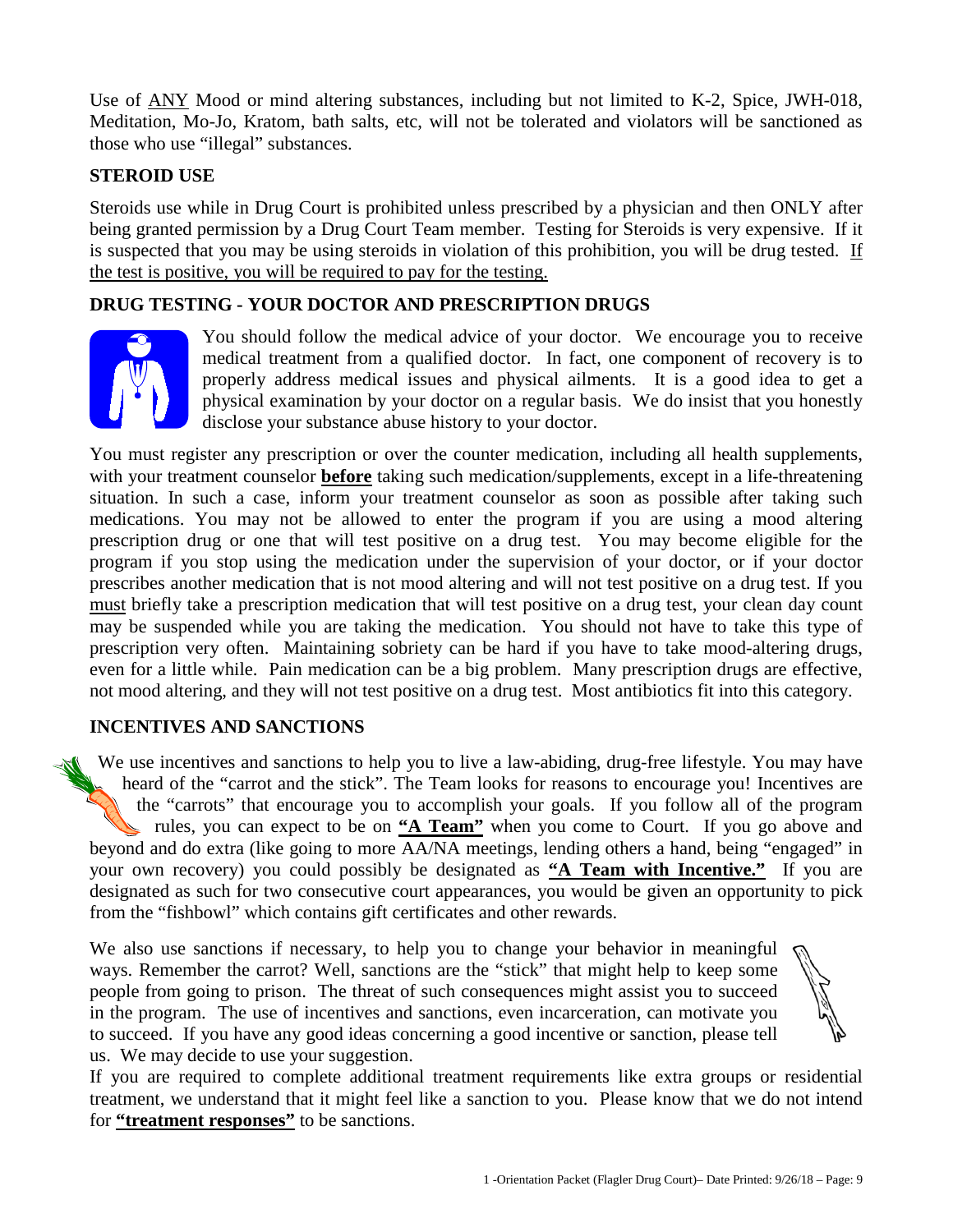#### **PHASE ADVANCEMENT**

You will be eligible to advance to the next phase of the program once you have completed all requirements of the phase that you are currently in and the Judge, based on the Team's input, approves your advancement to the next phase.

If you are required to complete a long term residential treatment program while you are in drug court, you will be given the opportunity to advance through the phases more quickly to allow you to complete drug court in a reasonable amount of time. Please ask the Program Coordinator for details.

#### **EXPULSION / UNSUCCESSFUL TERMINATION FROM DRUG COURT**

We would like all participants to remain in treatment until they are able to live a law abiding, drug free lifestyle. Therefore, we do not want to terminate you from the program until we have tried very hard to assist you. If you will not complete the requirements of the program, the Drug Court Judge, based on the recommendations of the Team, decides if you will be unsuccessfully terminated from drug court. Typically, expulsion from the program may occur as a result of continuous failures to participate in treatment, continuous failures to complete all program requirements, numerous positive drug tests, absconding from treatment (in excess of 45 days), tampering with a drug test or new charges such as:

- Drug sales including trafficking
- Multiple offender DUI or DUI with property damage or personal injury
- Possession of firearm
- Violent offenses (assault, domestic violence battery, robbery, sexual offenses, etc.)
- Other new charge will be considered on a case-by-case basis

Unsuccessful termination from the program will typically result in any lawfully allowed sentence for your charge, to include prison time, if the Judge deems is appropriate.

#### **COURT COSTS**

When you are first admitted to Drug Court, you will be ordered you to pay various court costs, supervision costs, Probation fees, and in some cases Restitution. It is imperative that you make a financial plan as soon as possible after entry to address these costs, in an effort to pay them off prior to your graduation. Failure to do so could require you to remain on Probation after Graduation until these fees are paid. You could also be put on a payment plan or the balance could be turned over to civil judgment, which carries with it a 40% interest rate, **and** your driver's license **will be** suspended until the fees are paid in full.

#### **Payment Plans must be set-up with the Clerk of Courts PRIOR to graduation!!**

#### **SO SET A FINANCIAL PLAN EARLY, TO ENABLE YOU TO PAY OFF YOUR FEES PRIOR TO YOU COMPLETING THE PROGRAM!**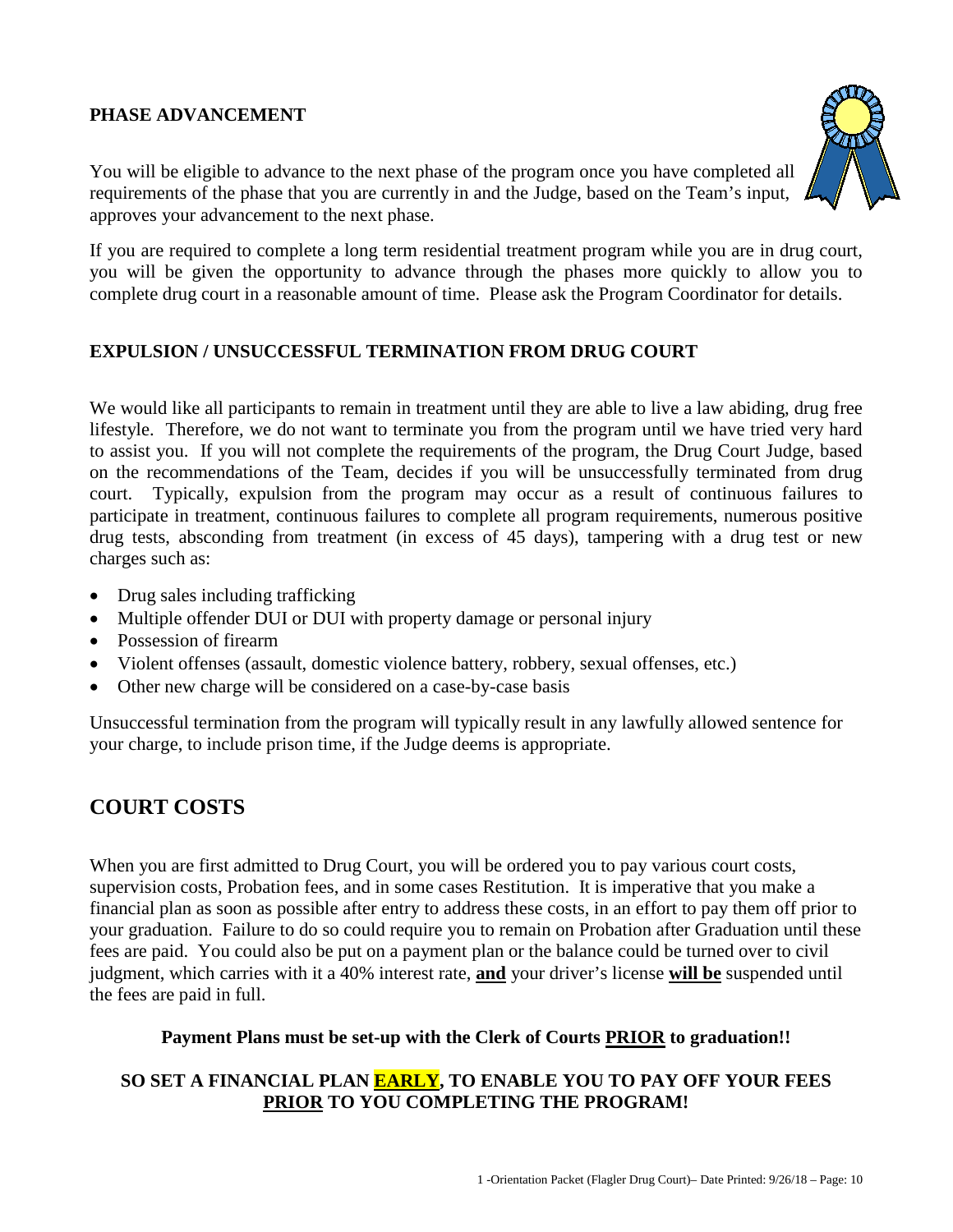#### **GRADUATION**



You will be eligible to graduate from the program upon approval of the Drug Court Judge who will base his decision on your progress and the input from the Team. To graduate, you will be required to advance through the program's fourth phase and complete all the phase four requirements. Phase five of the program are for those participants who complete all the requirements of phase four, but the next scheduled graduation date is several weeks or months off. You should be able to show how Drug Court has positively influenced your life. **Graduates will be honored at a special ceremony**. Your family will be invited to join you as the Judge congratulates you on successfully completing the Drug Court Program and achieving your goals.

Depending on your particular case, your charges may be dismissed, adjudication may be withheld or you may be allowed to withdraw your original plea and the State may choose not prosecute your case(s). In **most** cases your probation will be terminated early. However, in a few cases some remain on probation until the specific criteria of their particular case is met.

# Drug Court

# Where Treatment and Justice Meet

# DRUG COURTS WORK!!

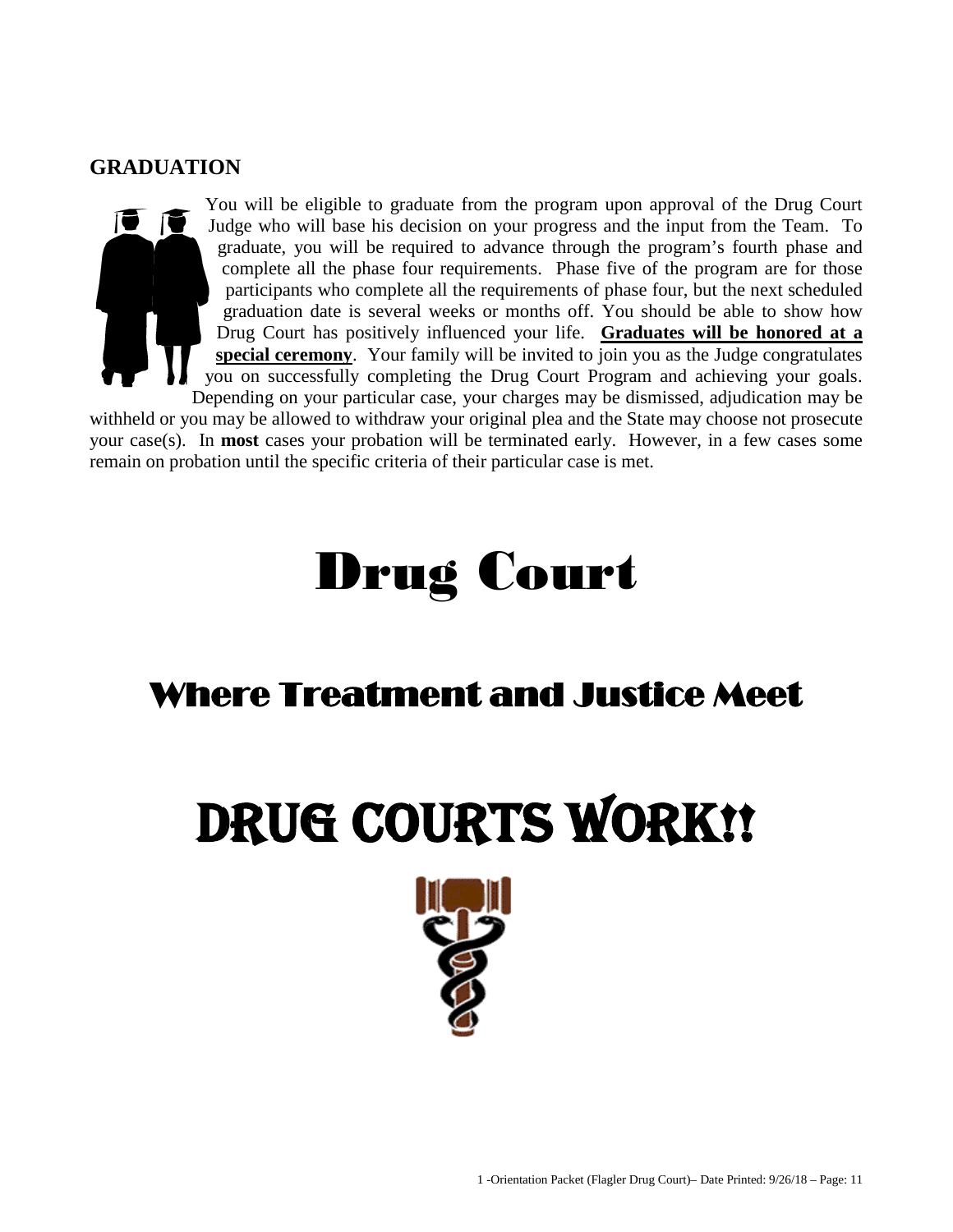# **The Mission and the Vision of the Florida Judicial Branch**

## **Mission & Vision**

The mission of the judicial branch is to protect rights and liberties, uphold and interpret the law, and provide for the peaceful resolution of disputes.

## **Vision of the Florida Judicial Branch**

Justice in Florida will be accessible, fair, effective, responsive, and accountable.

- **To be accessible**, the Florida justice system will be convenient, understandable, timely, and affordable to everyone.
- To be fair, the Florida justice system will respect the dignity of every person, regardless of race, class, gender or other characteristic, apply the law appropriately to the circumstances of individual cases, and include judges and court staff who reflect the community's diversity.
- **To be effective**, the Florida justice system will uphold the law and apply rules and procedures consistently and in a timely manner, resolve cases with finality, and provide enforceable decisions.
- **To be responsive**, the Florida justice system will anticipate and respond to the needs of all members of society, and provide a variety of dispute resolution methods.
- To be accountable, the Florida justice system will use public resources efficiently and in a way that the public can understand.

## <http://www.flcourts.org/florida-courts/mission-and-vision.stml>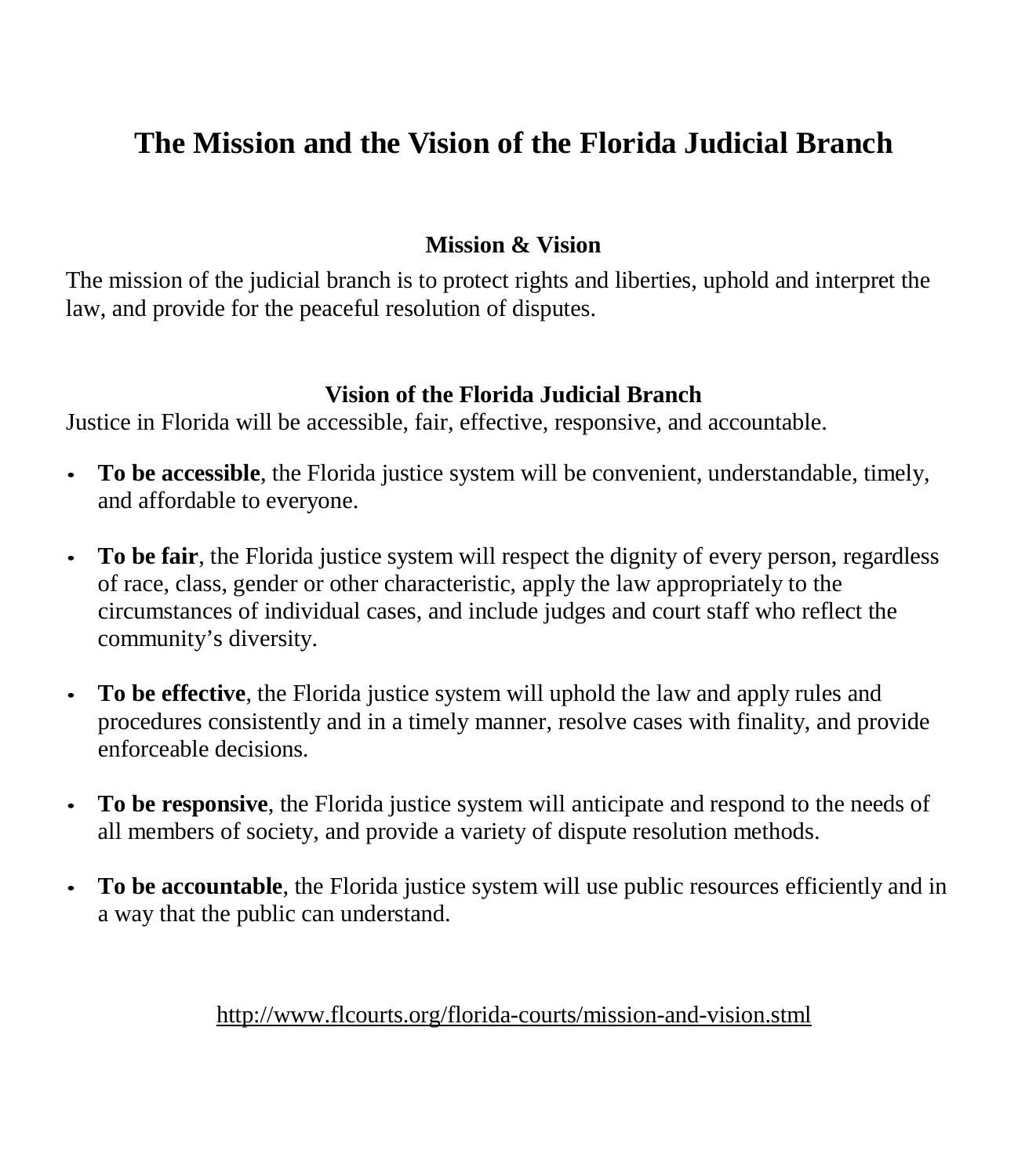## **2018 October, Flagler Drug Court Calendar**

All participants must call the random UA message every day **(386) 313-4511** between 5:00a and 8:00a to find out if you must provide a urine sample that day.

| Sunday                                                                                                                                                                                                           | Monday                                                                                                                                                       | Tuesday                                                                                                                                                                                                   | Wednesday                      | Thursday                                                                                                                           | Friday                                                                   | Saturday                                                                                                                                                                                          |
|------------------------------------------------------------------------------------------------------------------------------------------------------------------------------------------------------------------|--------------------------------------------------------------------------------------------------------------------------------------------------------------|-----------------------------------------------------------------------------------------------------------------------------------------------------------------------------------------------------------|--------------------------------|------------------------------------------------------------------------------------------------------------------------------------|--------------------------------------------------------------------------|---------------------------------------------------------------------------------------------------------------------------------------------------------------------------------------------------|
| <b>Mike Greenier</b><br><b>Program Coordinator</b><br>$(386)$ 313-4557<br><b>CSWH</b> to be turned in at<br>Probation on Mondays.                                                                                | $\mathbf{1}$<br><b>Probation Office Visit</b><br>$8:30a - 11:30a$<br>Phase 1<br><b>Group Therapy at BTC</b><br>5:00 <sub>pm</sub><br>Phase 1                 | $\overline{2}$<br><b>Coordinator Office Visit</b><br><b>Each Tuesday before</b><br>your court date<br>$2p-4p$<br>BTC will be open on<br>Tuesdays from 10a - 3p<br>for payments and<br>individual meetings | 3<br><b>MRT</b> @ BTC<br>4:00  | $\overline{\mathbf{4}}$<br><b>Drug Court</b><br>10 am per your<br>Court Action Form<br>FEP-Phase 1, 2<br>6:00 <sub>pm</sub>        | $\overline{5}$<br>Friday<br><b>or</b><br><b>Saturday</b><br><b>AA/NA</b> | You MUST have a<br>sponsor before<br>advancing to<br>Phase 2<br>$\alpha$<br>A Job for Phase 3<br><b>Alumni Meeting</b><br>Silver Dollar 5:30                                                      |
| <b>Doug Munson</b><br><b>Break the Cycle (BTC)</b><br>$(386)$ 437-0026<br>$(386)$ 451-0112<br><b>Individual Sessions</b><br><b>IC</b> sessions are<br><b>Individualized per</b><br><b>Treatment Plan at BTC.</b> | 8<br><b>Probation Office Visit</b><br>$8:30a - 11:30a$<br>Phase 1, 2, 3<br><b>Group Therapy at BTC</b><br>5:00 <sub>pm</sub><br>Phase 1, 2, 3                | 9<br><b>Coordinator Office Visit</b><br><b>Each Tuesday before</b><br>vour court date<br>$2p-4p$<br>BTC will be open on<br>Tuesdays from 10a - 3p<br>for payments and<br>individual meetings              | 10<br><b>MRT</b> @ BTC<br>4:00 | 11<br><b>Drug Court</b><br>10 am per your<br><b>Court Action Form</b><br>FEP - Phase 1, 3, 4<br>Men $-6:00$ pm<br>$Women - 7:30pm$ | 12<br>Friday<br><b>or</b><br><b>Saturday</b><br><b>AA/NA</b>             | <b>AA/NA Meetings</b><br><b>Participants in Phases</b><br>1, 2 & 3<br>must attend at least<br>$3$ AA/NA<br><b>Meetings per week.</b><br><b>Alumni Meeting</b><br><b>Silver Dollar 5:30</b>        |
| <b>ALL MONIES</b><br><b>AND SELF-HELP</b><br><b>VERIFICATION</b><br><b>MUST BE IN ON</b><br><b>MONDAYS TO</b><br><b>BE ON A-TEAM!!</b>                                                                           | 15<br><b>Probation Office Visit</b><br>$8:30a - 11:30a$<br>Phase 1, 4, 5<br><b>Group Therapy at BTC</b><br>Women - 5:00pm<br>$Men - 7:30pm$<br>Phase 1       | 16<br><b>Coordinator Office Visit</b><br><b>Each Tuesday before</b><br>your court date<br>$2p-4p$<br>BTC will be open on<br>Tuesdays from 10a - 3p<br>for payments and<br>individual meetings             | 17<br><b>MRT</b> @ BTC<br>4:00 | 18<br><b>Drug Court</b><br>10 am per your<br>Court Action Form<br>FEP - Phase 1, 2<br>$Men - 6:00pm$<br>$Women - 7:30pm$           | 19<br>Friday<br><b>or</b><br><b>Saturday</b><br><b>AA/NA</b>             | <b>AA/NA Meetings</b><br><b>Participants in Phases</b><br>4 & 5<br>must attend at least<br>4 AAMA<br><b>Meetings per week.</b><br><b>Alumni Meeting</b><br><b>Silver Dollar 5:30</b>              |
| <b>Casey Bodnar</b><br><b>DOC</b> Probation<br>$(386)$ 437-7575<br>(CSWH are due by 4PM<br>on Mondays. You CAN<br>NOT turn them in to Mr.<br>Greenier                                                            | 22<br><b>Probation Office Visit</b><br>$8:30a - 11:30a$<br>Phase 1, 2<br><b>Group Therapy at BTC</b><br>Women - 5:00pm<br>$Men - 7:30pm$<br>Phase 1, 2, 4, 5 | 23<br><b>Coordinator Office Visit</b><br><b>Each Tuesday before</b><br>your court date<br>$2p-4p$<br>BTC will be open on<br>Tuesdays from 10a - 3p<br>for payments and<br>individual meetings             | 24<br><b>MRT</b> @ BTC<br>4:00 | 25<br><b>Drug Court</b><br>10 am per your<br>Court Action Form<br>FEP - Phase 1<br>6:00 <sub>pm</sub>                              | 26<br>Friday<br><b>or</b><br><b>Saturday</b><br><b>AA/NA</b>             | <b>Yoga 12 Step Recovery</b><br>Y12sr<br><b>Every Saturday</b><br>@ 4:00 pm<br><b>One Love Yoga</b><br>4721 E. Moody Blvd<br><b>Bunnell</b><br><b>Alumni Meeting</b><br><b>Silver Dollar 5:30</b> |
| <b>AA/NA slips MUST</b><br>be turned in to BTC<br>the Monday before<br>your court date.                                                                                                                          | 29<br><b>Probation Office Visit</b><br>$8:30a - 11:30a$<br>Phase 1, 3<br><b>Group Therapy at BTC</b><br>$5:00$ pm<br>Phase 1, 3                              | 30<br><b>Coordinator Office Visit</b><br><b>Each Tuesday before</b><br>your court date<br>$2p-4p$<br>BTC will be open on<br>Tuesdays from 10a - 3p                                                        | 31<br><b>MRT</b> @ BTC<br>4:00 |                                                                                                                                    |                                                                          | <b>Copies of Pay</b><br><b>Stubs MUST be</b><br>submitted to<br><b>Probation at each</b><br><b>Probation Visit</b>                                                                                |

**Updated 9/10/2018**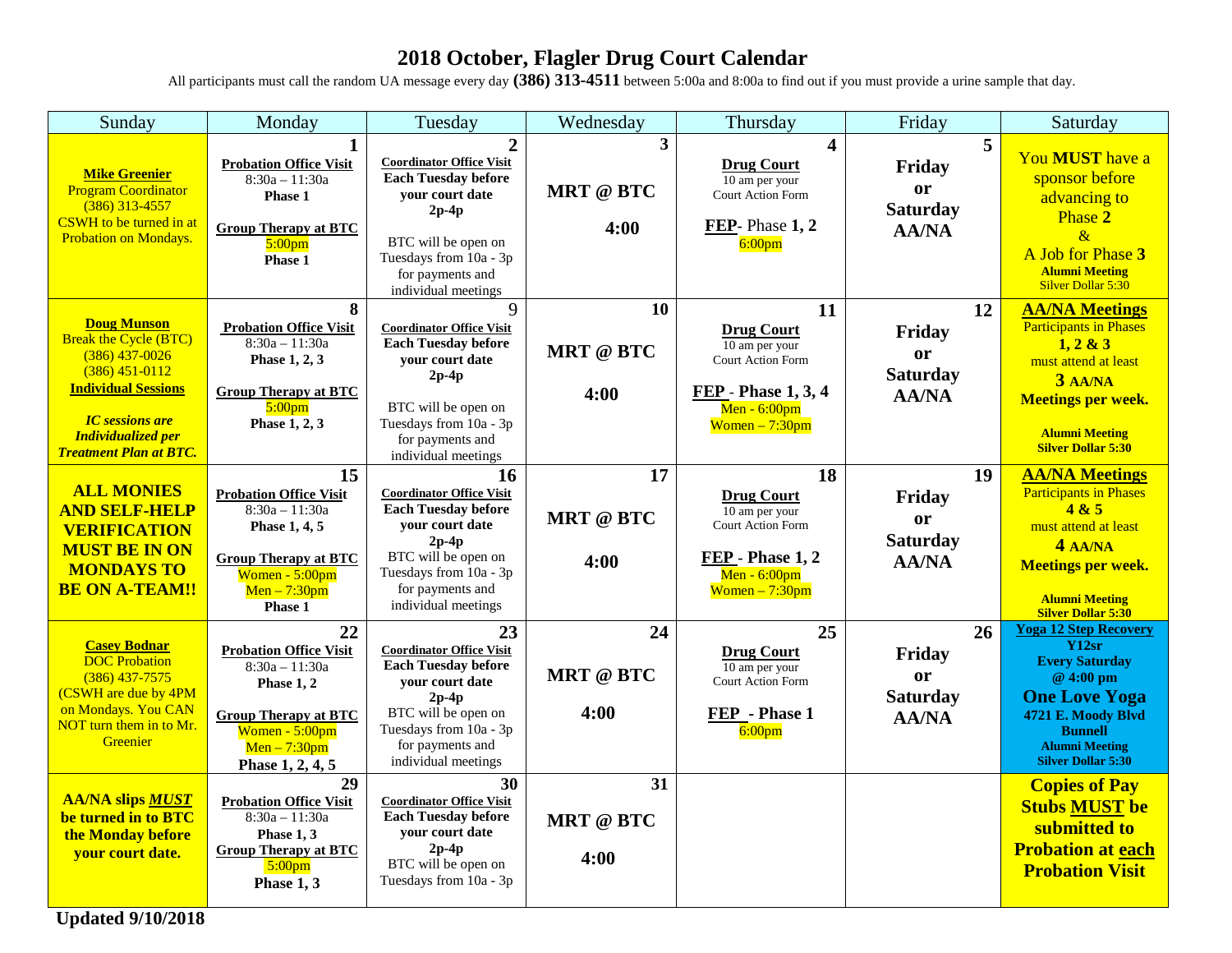\_\_\_\_\_\_\_\_\_\_\_\_\_\_\_\_\_\_\_\_\_\_\_\_\_\_\_\_\_\_\_\_\_\_

VS

STATE OF FLORIDA IN THE CIRCUIT COURT, SEVENTH JUDICIAL CIRCUIT, IN AND FOR FLAGLER COUNTY

CASE NUMBER(S): \_\_\_\_\_\_\_\_\_\_\_\_\_\_\_\_\_\_\_\_\_\_\_\_\_\_\_\_\_\_\_\_

CHARGE(S): \_\_\_\_\_\_\_\_\_\_\_\_\_\_\_\_\_\_\_\_\_\_\_\_\_\_\_\_\_\_\_\_\_\_\_\_\_\_

#### **Flagler County Adult Drug Treatment Division (Drug Court) Participation Application, Disclosure and Agreement (Updated 09/26/18)**

I have a substance abuse problem and hereby request to be considered for the Flagler County Adult Drug Treatment Division (Drug Court Program). I understand that the opportunity to participate in this program is a privilege, not a right. Understanding that accountability is an important aspect of the program, I acknowledge that if I am accepted, the following will apply to me as long as I am a participant in the program:

- 1. **There are two ways that one may enter this Program:**
	- A. **At sentencing as a Condition of Probation:** I understand that if I enter the program at sentencing as a condition of probation, that I must comply with the requirements of the program in addition to all other conditions of probation that are imposed by the sentencing judge. Failure to comply may result in violation of my probation and the issuance of an arrest warrant. If I successfully complete all the program requirements and graduate, I will be allowed to file a motion to withdraw my original plea in accordance with the Florida Rules of Criminal Procedures, with the possibility that the charges will be dropped by the State. I further understand that any claims to monies paid for costs, fees, fines and/or restitution are waived if the court dismisses the charges after successful completion of the Drug Court Program.
	- B. **Pre-Trial Intervention (P.T.I.)**: I understand that to participate in this program, I must plead guilty to the charges against me, but that my plea will be withdrawn and the charges against me dismissed when I successfully complete the program. After having entered a plea, failure to successfully complete the program, will result in my case being disposed of by the Judge with any lawfully allowed sentence.
- 2. **I will fully cooperate in the completion of all background checks** that will be conducted to determine if my participation in the Program is appropriate.
- 3. **I understand that I can expect to receive incentives when I progress in the program and sanctions if I do not.** Various forms of positive reinforcement such as "A-Team" recognition, compliments from the Judge and certificates of recognition will be used by the Team to encourage me to progress in the program. Sanctions may occur for failure to attend required counseling sessions, AA/NA or SMART Recovery meetings, supervision office visits, and urinalyses tests, failure to remain drug and alcohol free or failure to participate in treatment. Sanctions may include, but are not limited to, the loss of clean days, additionally required community service work hours, written assignments, tighter supervision, incarceration or termination from the program. Modifications to my treatment requirements such as placement in residential treatment will be based on treatment needs. Eventhough such modifications might seem like a sanction to me, I understand that treatment requirements are not intended to be punitive.
- 4. **I understand and agree to waive my right of Due Process regarding a decision by the Drug Court Judge and Team to impose a sanction while participating in this Program.** This waiver does not apply if the sanction includes the decision for expulsion or termination from the program.
- 5. **I will appear at all Drug Court Hearings as instructed by any member of the Drug Court Team.** The Drug Court Team is comprised of representatives from the State Attorney's Office, the Public Defender's Office, the Clerk of the Court, substance abuse treatment providers, the Florida Department of Corrections (D.O.C.) Probation Office, Law Enforcement, the Seventh Judicial Circuit's Court Administration, and the Drug Court Judge.
- 6. **I understand that I may be required to provide a urine sample** at any time while I am in this program. Failure to provide a valid sample or missing a drug screen may result in a sanction and may be considered a positive result. Although urine testing is the primary way Drug Court tests for drug use, I acknowledge that I may also be subjected to other types of drug testing/screening. They may include, but not be limited to hair EtG testing.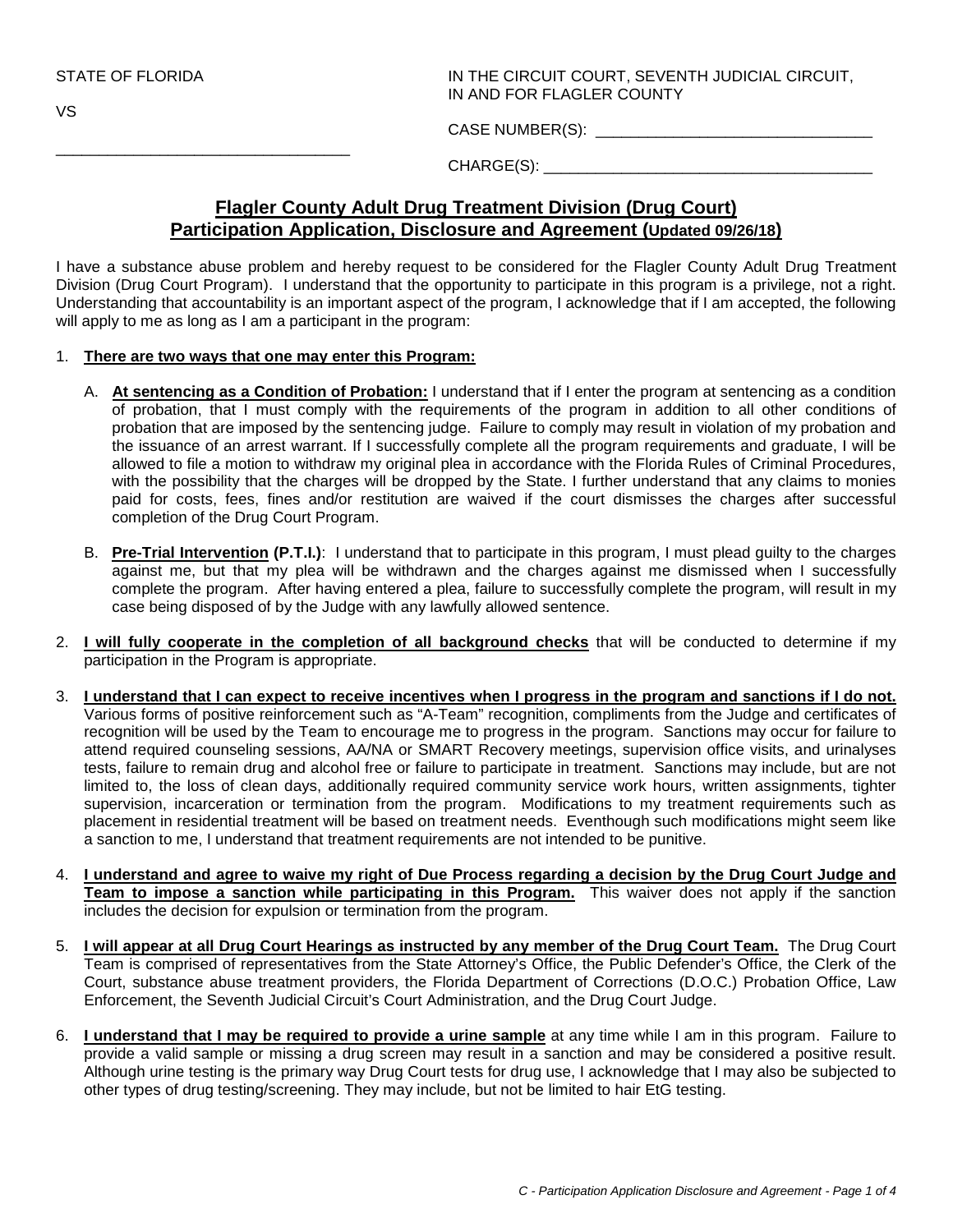- 7. **A substance abuse screening and assessment will be required** to determine my treatment needs and if my participation in this program is appropriate. I will cooperate with the treatment professionals by reporting and participating at the assigned time in the near future, as instructed.
- 8. **I consent to allow information concerning me to be shared among all Drug Court Team members** to carry out official tasks of the Program. This includes, but is not limited to: drug screening results, treatment group attendance and participation, required office visit compliance and overall program progress.
- 9. **I agree to fully participate in the substance abuse treatment** that will be delivered in the following five Drug Court Program phases. Advancement to a higher phase will be conditional upon recommendation of the Drug Court Team and final approval of the Drug Court Judge.

#### **Phase 1 (Assessment, Stabilization and Orientation)**:

- A. Minimum Duration: Fifty-six (56) days (8 weeks) about two (2) months
- B. Court Appearances: Once (1) a week in front of the Drug Court Judge
- C. Individual Therapy Sessions: One (1) per week
- D. Group Therapy Sessions: Two (2) or more sessions per week as indicated by treatment provider
- E. Drug Tests: Two (2) or more random and/or scheduled screens per week
- F. Support Groups such as AA/NA, or Smart Recovery: Attend at least three (3) meetings a week
- G. Supervisory Office Visits: Once (1) a week with a Court Services Officer (Coordinator)
- H. Probation Office Visits: Once (1) a week with DOC Probation Officer
- I. Group therapy sessions needed to advance to next phase: Sixteen (16)
- J. Complete two (2) community service work hours per week
- K. "Drug Free Clean Days" needed to advance to next phase: Forty (40) consecutive days in Phase 1
- L. To advance to next phase, must be current with treatment fees and pay First Step, Inc. fees (\$12.48 per case), and have a sponsor.

#### **Phase 2 (Outpatient)**:

- A. Minimum Duration: Fifty-six (56) days (8 weeks) about two (2) months
- B. Court Appearances: Once (1) every two weeks in front of the Drug Court Judge
- C. Individual Therapy Sessions: Once (1) every two weeks
- D. Group Therapy Sessions: One (1) or more sessions per week as indicated by treatment provider
- E. Drug Tests: Two (2) or more random and/or scheduled screens per week
- F. Support Groups such as AA/NA, or Smart Recovery: Attend at least three (3) meetings per week
- G. Supervisory Office Visits: Once (1) every two weeks with a Court Services Officer (Coordinator)
- H. Probation Office Visits: Once (1) every two weeks with DOC Probation Officer
- I. Complete two (2) community service work hours per week
- J. "Drug Free Clean Days" needed to advance to next phase: Forty (40) consecutive days in Phase 2
- K. To advance to next phase, must be current with treatment fees, and be employed

#### **Phase 3 (Transitional Outpatient):**

- A. Minimum Duration: Twelve (12) weeks about three (3) months
- B. Court Appearances: Once (1) every three weeks in front of the Drug Court Judge
- C. Individual Therapy Sessions: Once (1) every three weeks
- D. Group Therapy Sessions: One (1) or more sessions per week as indicated by treatment provider
- E. Drug Tests: One (1) or more random and/or scheduled screens per week
- F. Support Groups such as AA/NA, or Smart Recovery: Attend at least three (3) meetings per week
- G. Supervisory Office Visits: Once (1) every three weeks with a Court Services Officer (Coordinator)
- H. Probation Office Visits: Once (1) every three weeks with DOC Probation Officer
- I. Complete two (2) community service work hours per week
- J. "Drug Free Clean Days" needed to advance to next phase: a total of Ninety (90) consecutive clean days.
- K. To advance to next phase, must be current with treatment fees and be employed

#### **Phase 4 (Continuing Care)**:

- A. Minimum Duration: Twenty (20) weeks about five (5) months
- B. Court Appearances: Once (1) every four weeks in front of the Drug Court Judge
- C. Individual Therapy Sessions: Once (1) every four weeks
- D. Group Therapy Sessions: One (1) or more sessions per month as indicated by treatment provider
- E. Drug Tests: One (1) or more random and/or scheduled screens per week
- F. Support Groups such as AA/NA, or Smart Recovery: Attend at least four(4) meetings per week
- G. Supervisory Office Visits: Once (1) every four weeks with a Court Services Officer (Coordinator)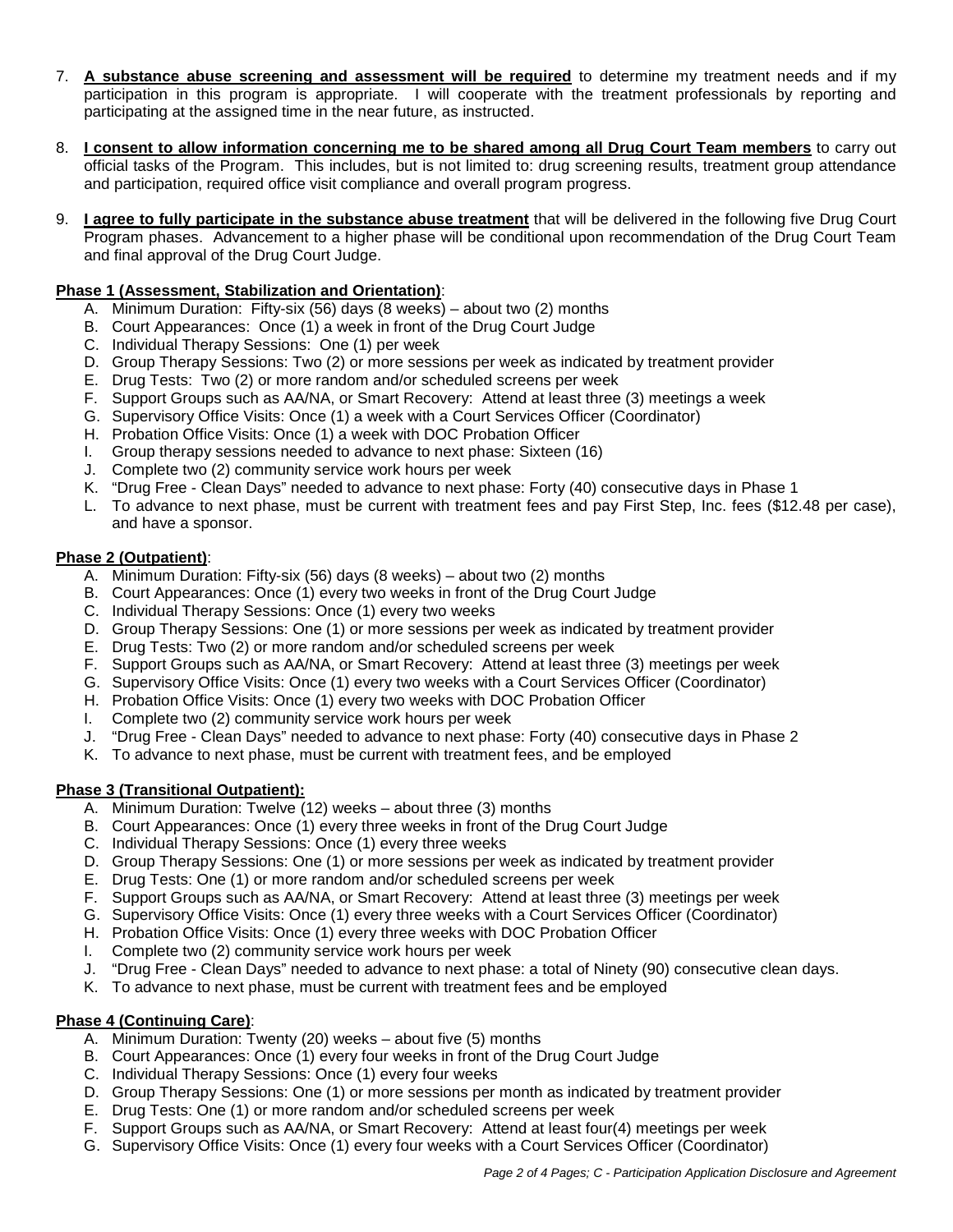- H. Probation Office Visits: Once (1) every four weeks with DOC Probation Officer
- I. Complete two (2) community service work hours per week
- J. "Drug Free Clean Days" needed to advance: Two hundred forty (240) consecutive days (may span multiple phases)
- K. To advance to Phase 5, Participants must be current with all requirements and well as being employed.

#### **Phase 5 (Preparing for life after Drug Court)**:

- A. Minimum Duration: Nine (9) weeks
- B. Court Appearances: Court hearing once every four weeks as scheduled
- C. Group Therapy Sessions: One session per month as indicated by treatment provider
- D. Drug Tests: Call the UA number each and every morning and report as directed
- E. Support Groups such as AA/NA, or Smart Recovery: Attend at least four (4) meetings per week
- F. Supervisory Office Visits: Once (1) every four weeks with a Court Services Officer (Coordinator)
- G. Probation Office Visits: Once (1) a month with DOC Probation Officer (or as directed by Probation)
- H. NO Community Service Hours required in Phase 5
- I. Treatment fees reduced to \$20 per month
- J. NO Family Group (FEP) required (unless recommended by Treatment)
- K. NO Individual Session required (unless recommended by Treatment)
- L. "Drug Free Clean Days" needed to graduate: 240 consecutive days (may span multiple phases)
- M. Participate in two (2) Alumni functions per week (Support Groups, work project, or Social function)
- N. Must present their written Aftercare Plan to the Team and/or Treatment
- O. To graduate, one must fully pay all program related fees Those participants who enter the program as a condition of their probation and successfully complete the program, may be eligible for early termination and successful completion of their probation.
- 10. **I agree to sign an individualized substance abuse treatment plan** that is prepared by both my treatment counselor and me. I will fully participate in an attempt to accomplish my treatment goals and objectives. Failure to make progress may result in increased treatment. If my treatment plan ultimately requires me to enter residential treatment, I understand that I may be required to pay some or all of the expenses related to residential treatment.

#### 11. **I will not use or possess alcohol, illegal drugs; medications prescribed to others, eat food containing poppy seeds or use CBD Oil (cannabidiol oil).**

- 12. **"High Energy" drinks (such as –but not limited to DynaPep Energy, Red Bull, Monster, 5-Hour Energy, Full-Throttle, Rockstar, Etc) have been known to test positive for amphetamines. Therefore you are discouraged from consuming these types of products. If you choose to consume high energy products and test positive for amphetamines, you will face sanctions for a positive drug test.**
- 13. **I will not enter an establishment whose primary purpose is to sell alcoholic beverages.**
- 14. **I must disclose to the Drug Court Team, ALL over the counter medications and/or ANY dietary/health supplements that I take or wish to take, prior to taking ANY such medications or supplements.**
- 15. **I will not use prescription drugs without a valid prescription and disclosure to the Drug Court Team prior to taking the medications** except in case of an emergency where disclosure may take place the next workday after using the prescription. I understand that use of a controlled prescription drug may delay my advancement in or completion of the Drug Court program, whether or not the prescription is valid. Finally, I must disclose to any doctor who intends to prescribe medication to me, that I am a participant in this program where abstinence from substance abuse is my goal.

#### 16. **I will not use ANY mood or mind altering substances, whether legal or illegal**, **unless permission is FIRST granted by a Drug Court Team Member.**

- 17. **I will not use Steroids without a valid prescription AND permission granted by a Drug Court Team Member.**
- 18. **I understand that officers employed by both the Florida Department of Corrections and Court Administration will conduct supervisory contacts concerning me.** These contacts may occur at my home, my work, the treatment center, the courthouse, probation office or anywhere deemed necessary by the Drug Court Team.
- 19. **I agree to obey all lawful directions given to me by any Drug Court Team member.**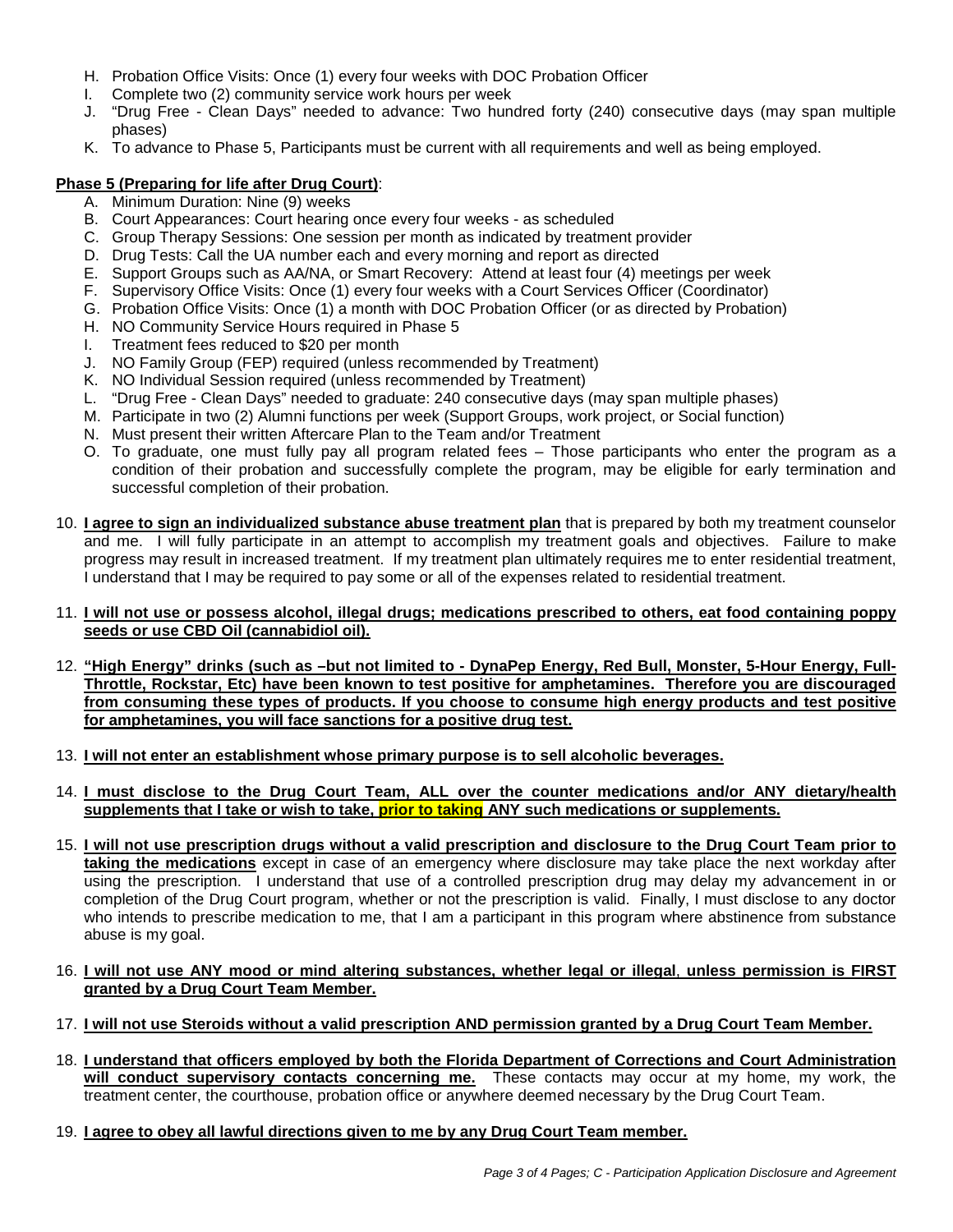- 20. **I agree to promptly and truthfully answer all questions** asked by any member of the Drug Court Team and understand that I must report any contact with Law Enforcement to my Probation Officer either in person or by phone within 24 hours of the contact.
- 21. **I agree to reside in Flagler County and will not change my address without approval of the Drug Court Team.**
- 22. **I will not leave the Flagler County without the approval of the Drug Court Team.**
- 23. **I agree not to change my educational/employment status without approval of the Drug Court Team.**
- 24. **I will not violate the law, possess weapons or associate with any person engaged in criminal activity.**
- 25. **Within twenty-five (25) days of entering the program, I agree to pay \$12.48 per case to the Florida Department of Corrections Probation for the purpose of funding First Step Inc.,** a non-profit organization that assists probationers and drug court participants in need of basic necessities.
- 26. **My recovery is important to me and I agree to pay my treatment provider \$20 per week**, which only pays for some of the actual costs of my treatment.
- 27. **I will perform Community Service Work Hours**, Two (2) Hours per week (excluding Phase 5), at a location that is pre-approved by the Drug Court Team.
- 28. **I will complete all tasks as directed by the Drug Court Judge**. Examples of such tasks may include, but are not limited to: paying restitution, remaining employed, staying in school, life skills education, literacy training, vocational rehabilitation, community resource referrals, and community service work.
- 29. **If admitted to the program, I understand that if I fail to successfully complete the requirements of Drug Court and as a result get unsuccessfully terminated, I face incarceration of up to five (5) years in State Prison for EACH Third Degree Felony to which I have been charged.**

**I understand and accept the contents of this form which I have read or have had read to me.**

 $\_$  ,  $\_$  ,  $\_$  ,  $\_$  ,  $\_$  ,  $\_$  ,  $\_$  ,  $\_$  ,  $\_$  ,  $\_$  ,  $\_$  ,  $\_$  ,  $\_$  ,  $\_$  ,  $\_$  ,  $\_$  ,  $\_$  ,  $\_$  ,  $\_$  ,  $\_$  ,  $\_$  ,  $\_$  ,  $\_$  ,  $\_$  ,  $\_$  ,  $\_$  ,  $\_$  ,  $\_$  ,  $\_$  ,  $\_$  ,  $\_$  ,  $\_$  ,  $\_$  ,  $\_$  ,  $\_$  ,  $\_$  ,  $\_$  , Defendant's Signature / Date **Defense Counsel / Date** Defense Counsel / Date

Defendant's Complete Physical Address **Defendant's Phone Number** 

\_\_\_\_\_\_\_\_\_\_\_\_\_\_\_\_\_\_\_\_\_\_\_\_\_\_\_\_\_\_\_\_\_\_\_\_\_\_\_\_\_\_\_\_\_ \_\_\_\_\_\_\_\_\_\_\_\_\_\_\_\_\_\_\_\_\_\_\_\_\_\_\_\_\_\_\_\_\_\_\_\_\_\_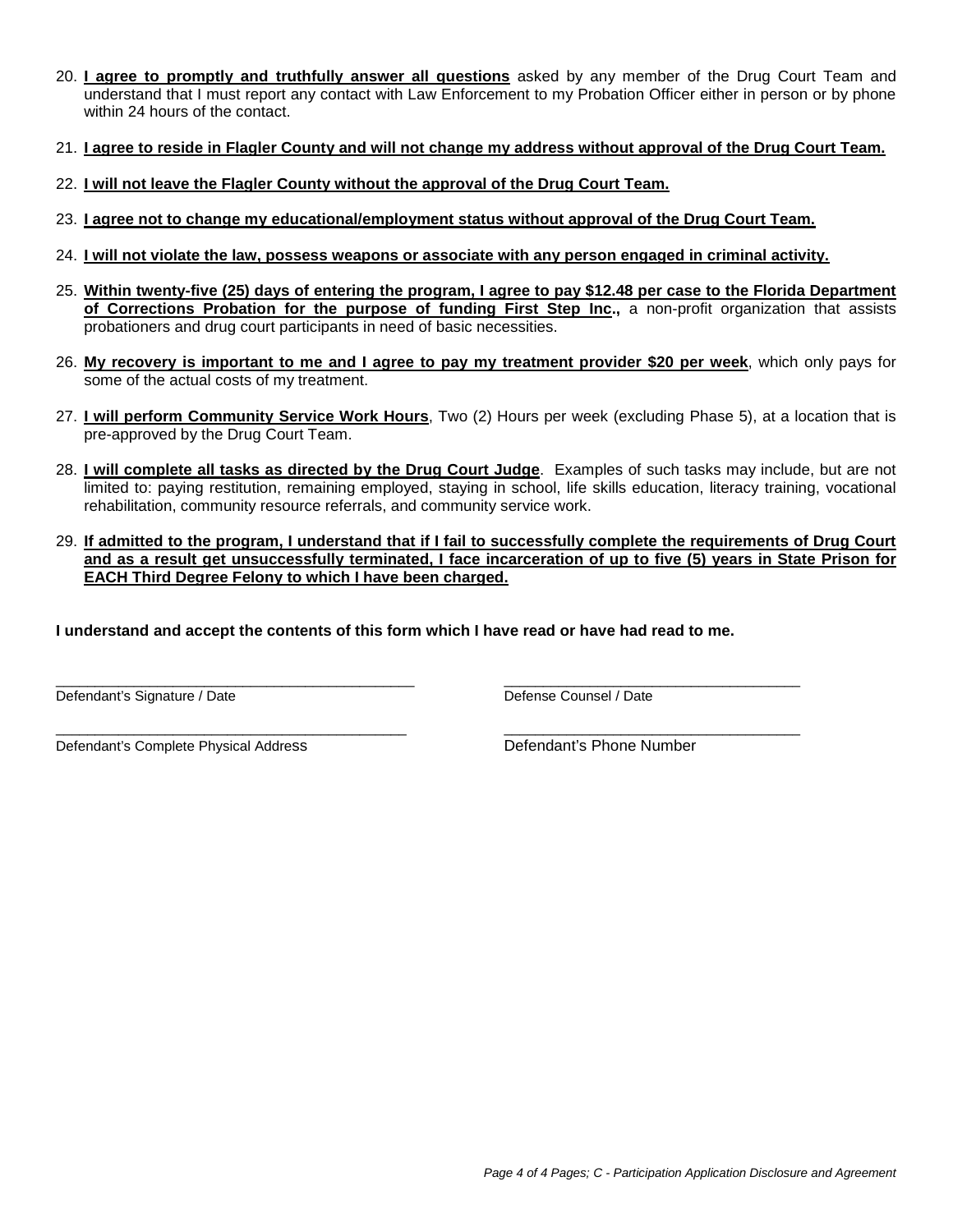

*Flagler County Adult Drug Court* 

**Seventh Judicial Circuit** The Kim C. Hammond Justice Center 1769 East Moody Blvd. Building #1 Bunnell, Florida 32110

Drug Court Coordinator Court Administration

Telephone: 386-313-4557 Fax: 386-437-7354

 **Case Number(s) \_\_\_\_\_\_\_\_\_\_\_\_\_\_\_\_\_\_\_\_**

#### **URINE ABSTINENCE TESTING AND INCIDENTAL ALCOHOL EXPOSURE CONTRACT** (Updated 10/14/15)

Recent advances in the science of alcohol detection in urine have greatly increased the ability to detect even trace amounts of alcohol consumption. In addition, these tests are capable of detecting alcohol ingestion for significantly longer periods of time after a drinking episode. Because these tests are sensitive, in rare circumstances, exposure to non-beverage alcohol sources can result in detectible levels of alcohol (or its breakdown products). In order to preserve the integrity of the Drug Court testing program, it has become necessary for us to restrict and/or advise Drug Court participants regarding the use of certain alcohol-containing products.

It is *YOUR* responsibility to limit your exposure to the products and substances detailed below that contain ethyl alcohol. It is *YOUR* responsibility to read product labels, to know what is contained in the products you use and consume and to stop and inspect these products *BEFORE* you use them. *Use of the products detailed below in violation of this contract will NOT be allowed as an excuse for a positive test result. When in doubt, don't use, consume or apply.* 

**Cough syrups and other liquid medications:** Drug Court participants have always been prohibited from using alcohol-containing cough/cold syrups, such as Nyquil®. Other cough syrup brands and numerous other liquid medications, rely upon ethyl alcohol as a solvent. Drug Court participants are required to read product labels carefully to determine if they contain ethyl alcohol (ethanol). All prescription and over-the-counter medications should be reviewed with Treatment (Break-The-Cycle / BTC) before use. Information on the composition of prescription medications should be available upon request from your pharmacist. Non-alcohol containing cough and cold remedies are readily available at most pharmacies and major retail stores and may be approved by BTC.

**Non-Alcoholic Beer and Wine:** Although legally considered non-alcoholic, NA beers (e.g. O'Douls®, Sharps®) do contain a residual amount of alcohol that may result in a positive test result for alcohol, if consumed. Drug Court participants are *not* permitted to ingest NA beer or NA wine.

**Food and Other Ingestible Products:** There are numerous other consumable products that contain ethyl alcohol that could result in a positive test for alcohol. Flavoring extracts, such as vanilla or almond extract, and liquid herbal extracts (such as Ginko Biloba), could result in a positive screen for alcohol or its breakdown products. Communion wine, food cooked with wine, and flambé dishes (alcohol poured over a food and ignited such as cherries jubilee, baked Alaska) must be avoided. Read carefully the labels on any liquid herbal or homeopathic remedy and do not ingest without approval from Treatment.

**Mouthwash and Breath Strips**: Most mouthwashes (Listermint®, Cepacol®, etc.) and other breath cleansing products contain ethyl alcohol. The use of mouthwashes containing ethyl alcohol can produce a positive test result. Drug Court participants are required to read product labels and educate themselves as to whether a mouthwash product contains ethyl alcohol. Use of ethyl alcohol-containing mouthwashes and breath strips by Drug Court participants is not permitted. Non-alcohol mouthwashes are readily available and are an acceptable alternative. If you have questions about a particular product, bring it in to discuss with your Treatment Counselor.

**Hand sanitizers:** Hand sanitizers (e.g. Purell®, Germex®, etc.) and other antiseptic gels and foams used to disinfect hands contain up to 70% ethyl alcohol. Excessive, unnecessary or repeated use of these products could result in a positive urine test. Hand washing with soap and water are just as effective for killing germs.

*"Recovery is the Key to a Successful Life"*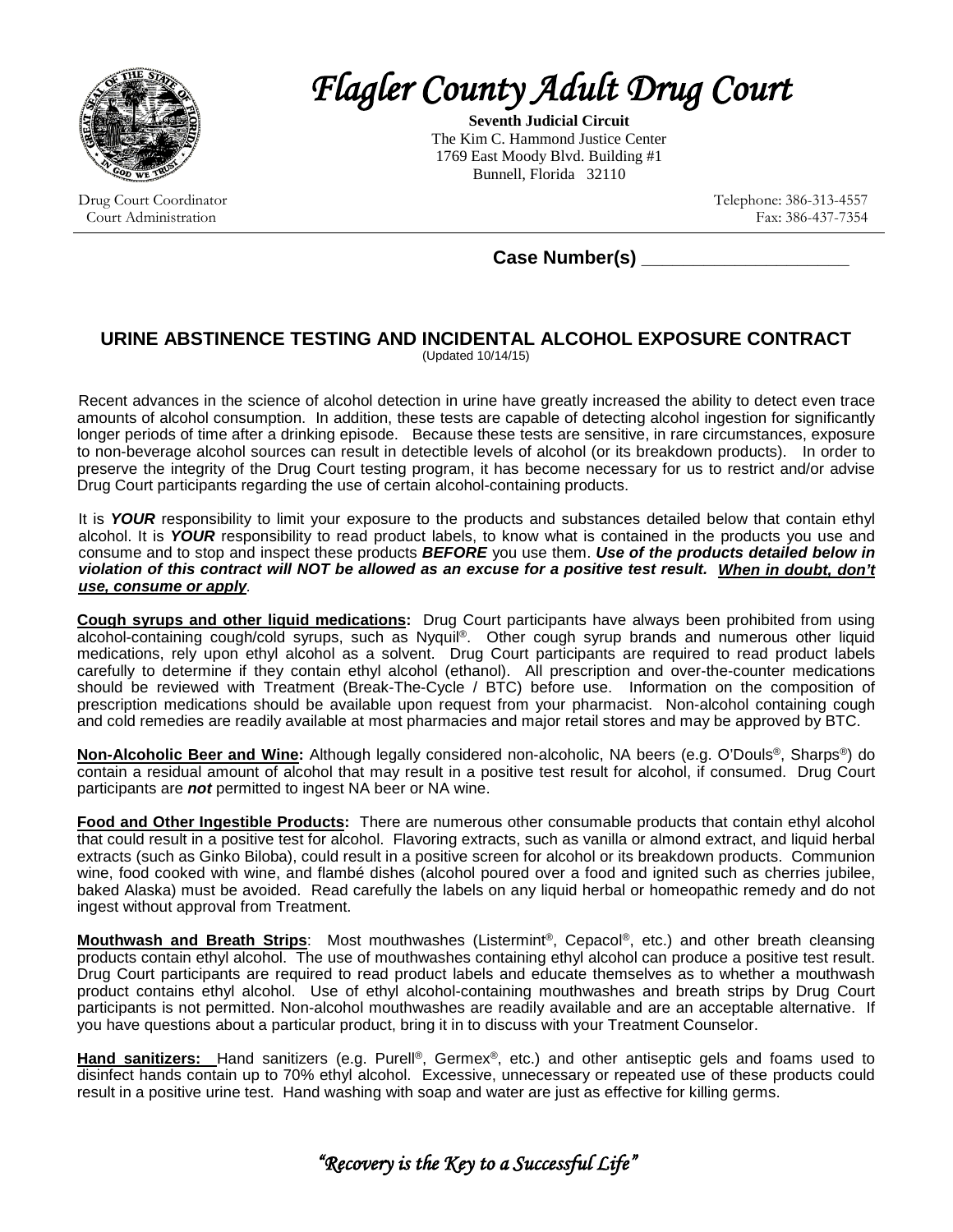#### **Page 2**

**Hygiene Products**: Aftershaves and colognes, hair sprays and mousse, astringents, insecticides (bug sprays such as Off®) and some body washes contain ethyl alcohol. While it is unlikely that limited use of these products would result in a positive test for alcohol (or its breakdown products) excessive, unnecessary or repeated use of these products could affect test results. Participants must use such products sparingly to avoid reaching detection levels. Just as the court requires Drug Court participants to regulate their fluid intake to avoid dilute urine samples, it is likewise incumbent upon each participant to limit their use of topically applied (on the skin) products containing ethyl alcohol.

**Solvents and Lacquers.** Many solvents, lacquers and surface preparation products used in industry, construction, and the home, contain ethyl alcohol. Both excessive inhalation of vapors, and topical exposure to such products, can potentially cause a positive test result for alcohol. As with the products noted above, Drug Court participants must educate themselves as to the ingredients in the products they are using. There are alternatives to nearly any item containing ethyl alcohol. Frequency of use and duration of exposure to such products should be kept to a minimum. A positive test result will not be excused by reference to use of an alcohol-based solvent. If you are in employment where contact with such products cannot be avoided, *you need to discuss this with your Treatment Counselor*. Do not wait for a positive test result to do so.

## *Remember! When in doubt, don't use, consume or apply.*

#### **I HAVE READ AND UNDERSTAND MY RESPONSIBILITIES:**

**\_\_\_\_\_\_\_\_\_\_\_\_\_\_\_\_\_\_\_\_\_\_\_\_\_\_\_ \_\_\_\_\_\_\_\_\_\_\_\_\_\_\_\_\_\_\_\_\_\_\_\_\_**

Participant's Printed Name

**\_\_\_\_\_\_\_\_\_\_\_\_\_\_\_\_\_\_\_\_\_\_\_\_\_\_\_**

Signature Date

*"Recovery is the Key to a Successful Life"*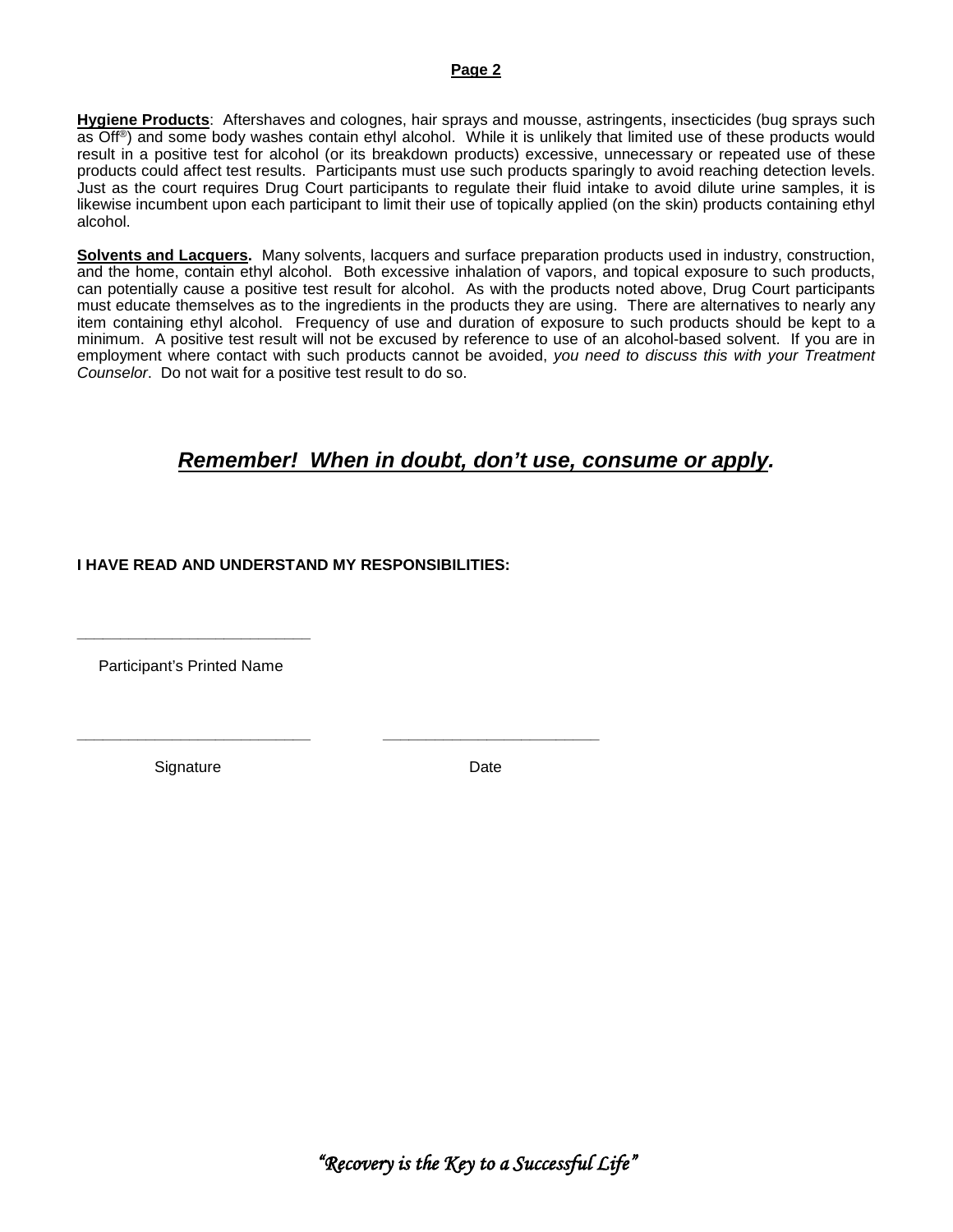#### **Instruction Sheet for New Flagler County Drug Court Participants**

**Document Revision Date: Friday, May 25, 2018**

#### **Welcome to the Flagler County Adult Drug Court Program!**

This program is designed to assist non-violent substance abusers that are charged with one or more specific felonies. **Drug Court Hearings are held nearly every Thursday at 10:00 AM in the Kim C. Hammond Justice Center, 1769 E. Moody Blvd. Bunnell, 4th Floor, in Courtroom 401.** Participants are required to attend court **every week without fail** until advancing to Phase 2 of the program.

By the time you are given this instruction sheet you should have already been told when and where to report to start in the Drug Court Program. Call one of the following Drug Court Supervision Officers to confirm the details of your appointment as soon as possible and do not quit making the effort to contact them until you have actually spoken to one of them. On some occasions, there may be a need to reschedule your orientation appointment.

| <b>Drug Court Administration and Supervision Staff</b>   |                                                     |  |  |  |  |  |
|----------------------------------------------------------|-----------------------------------------------------|--|--|--|--|--|
| Michael E. Greenier, Drug Court Coordinator              | Casey Bodnar, Florida DOC Probation Officer         |  |  |  |  |  |
| The Kim C. Hammond Justice Center                        | 2405 East Moody Blvd Suite #301                     |  |  |  |  |  |
| 1769 East Moody Blvd. Building #1, 2 <sup>nd</sup> Floor | Bunnell, FL 32110                                   |  |  |  |  |  |
| Bunnell, FL 32110 (386) 313-4557                         | (386) 437-7575                                      |  |  |  |  |  |
| Michael Jewell, Drug Court Manager                       | Suzanne Southard, Drug Court Administrative Assist. |  |  |  |  |  |
| Volusia County Courthouse                                | Volusia County Courthouse                           |  |  |  |  |  |
| 101 North Alabama Avenue                                 | 101 North Alabama Avenue                            |  |  |  |  |  |
| DeLand, FL 32720 (386) 740-5155                          | Deland, FL 32720 (386) 943-7077 #5                  |  |  |  |  |  |

You should become well acquainted with your treatment counselors. It is very important for participants to remain drug and alcohol free. You will be tested frequently.

#### **Drug Court Treatment Staff** Doug Munson Break the Cycle, Inc. 4721 East Moody Blvd. Suite # 107

Bunnell, FL 32110 (386) 437-0026

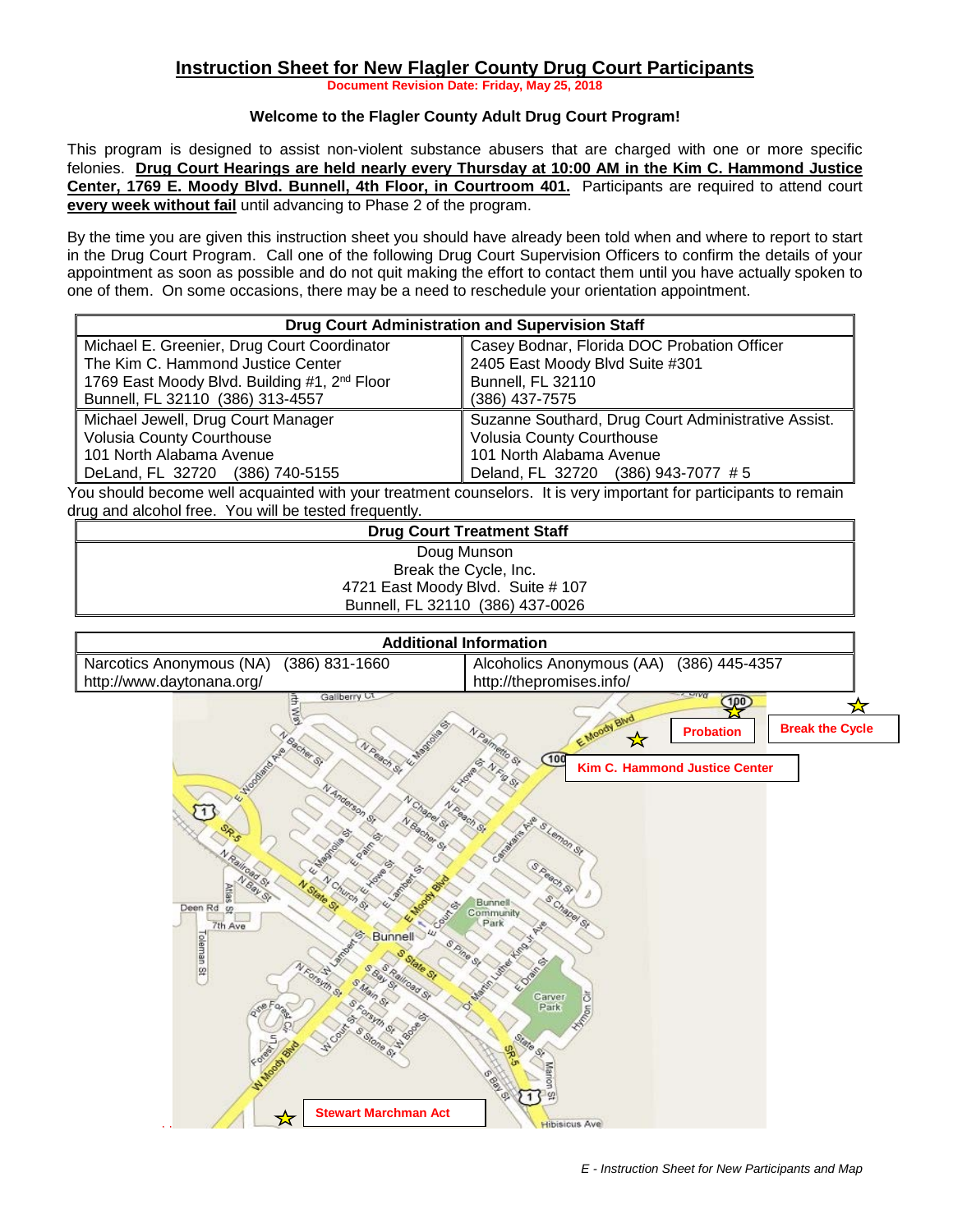

**STATE OF FLORIDA SEVENTH JUDICIAL CIRCUIT** FLAGLER, PUTNAM, ST. JOHNS AND VOLUSIA COUNTIES THE KIM C. HAMMOND JUSTICE CENTER 1769 EAST MOODY BLVD. Building #1 BUNNELL, FL 32110

Telephone: 386-313-4557

Drug Court Coordinator Court Administration Fax: 386-437-7354 TO: Program Participants RE: **Program Coordinator Memo - Supervision Requirements** DATE: Monday, May 15, 2017

**Welcome to Drug Court!** – We want you to succeed! Please remember to work closely with your treatment counselors and to build the support you need with your family, the twelve-step community and others who will really support you. Your required supervision contacts are as follows:

#### **Phase 1 (Assessment, Stabilization and Orientation)**

- Every Day Call **Random UA Number 386-313-4511 between 5 AM & 8 AM,** listen closely and follow instructions
- Monday **Probation Office Visit** at 2405 E. Moody Blvd, Suite 301, Bunnell, between 8:30 & 11:30AM
- Tuesday **Program Coordinator Office Visit,** Kim C. Hammond Justice Center, 2nd Floor, between 2 & 4 PM
- Thursday **Court Hearings** at 10:00 AM in Courtroom #401, Flagler County Courthouse, Bunnell
- Once a Week **Complete at least two Community Service Work Hours** and provide proof of completion to Probation Officer by 4 PM on the Monday before you go to court.

#### **Phase 2 (Outpatient)**

- Every Day Call **Random UA Number 386-313-4511 between 5 AM & 8 AM,** listen closely and follow instructions
- Monday (every 2 weeks) –**Probation Office Visit** at 2405 E. Moody Blvd, Suite 301, Bunnell between 8:30 & 11:30AM
- Tuesday (court week) **Program Coordinator Office Visit,** Kim C. Hammond Justice Center, 2nd Floor, between 2PM to 4PM
- Thursday (every other) **Court Hearings** at 10:00 AM in Courtroom #401, Flagler County Courthouse, Bunnell
- Once a Week **Complete at least two Community Service Work Hours** and provide proof of completion to Probation Officer by 4PM on the Monday before you go to court.

#### **Phase 3 (Transitional Outpatient)**

- Every Day Call **Random UA Number 386-313-4511 between 5 AM & 8 AM,** listen closely and follow instructions
- Monday (every three weeks)–**Probation Office Visit** at 2405 E. Moody Blvd, Suite 301, Bunnell between 8:30 & 11:30 AM
- Tuesday (court week) **Program Coordinator Office Visit,** Kim C. Hammond Justice Center, 2nd Floor, between 2 & 4PM
- Thursday (every three weeks) **Court Hearings** at 10:00 AM in Courtroom #401, Flagler County Courthouse, Bunnell
- Once a Week **Complete at least two Community Service Work Hours** and provide proof of completion to Probation Officer by 4PM on the Monday before you go to court.

#### **Phase 4 (Continuing Care)**

- Every Day Call **Random UA Number 386-313-4511 between 5 AM & 8 AM,** listen closely and follow instructions
- Monday (every four weeks) **Probation Office Visit** at 2405 E. Moody Blvd, Suite 301, Bunnell between 8:30 & 11:30AM
- Tuesday (court week) **Program Coordinator Office Visit,** Kim C. Hammond Justice Center, 2nd Floor, between 2 & 4PM
- Thursday (every four weeks) **Court Hearings** at 10:00 AM in Courtroom #401, Flagler County Courthouse, Bunnell
- Once a Week **Complete at least two Community Service Work Hours** and provide proof of completion to Probation Officer by 4 PM on the Monday before you go to court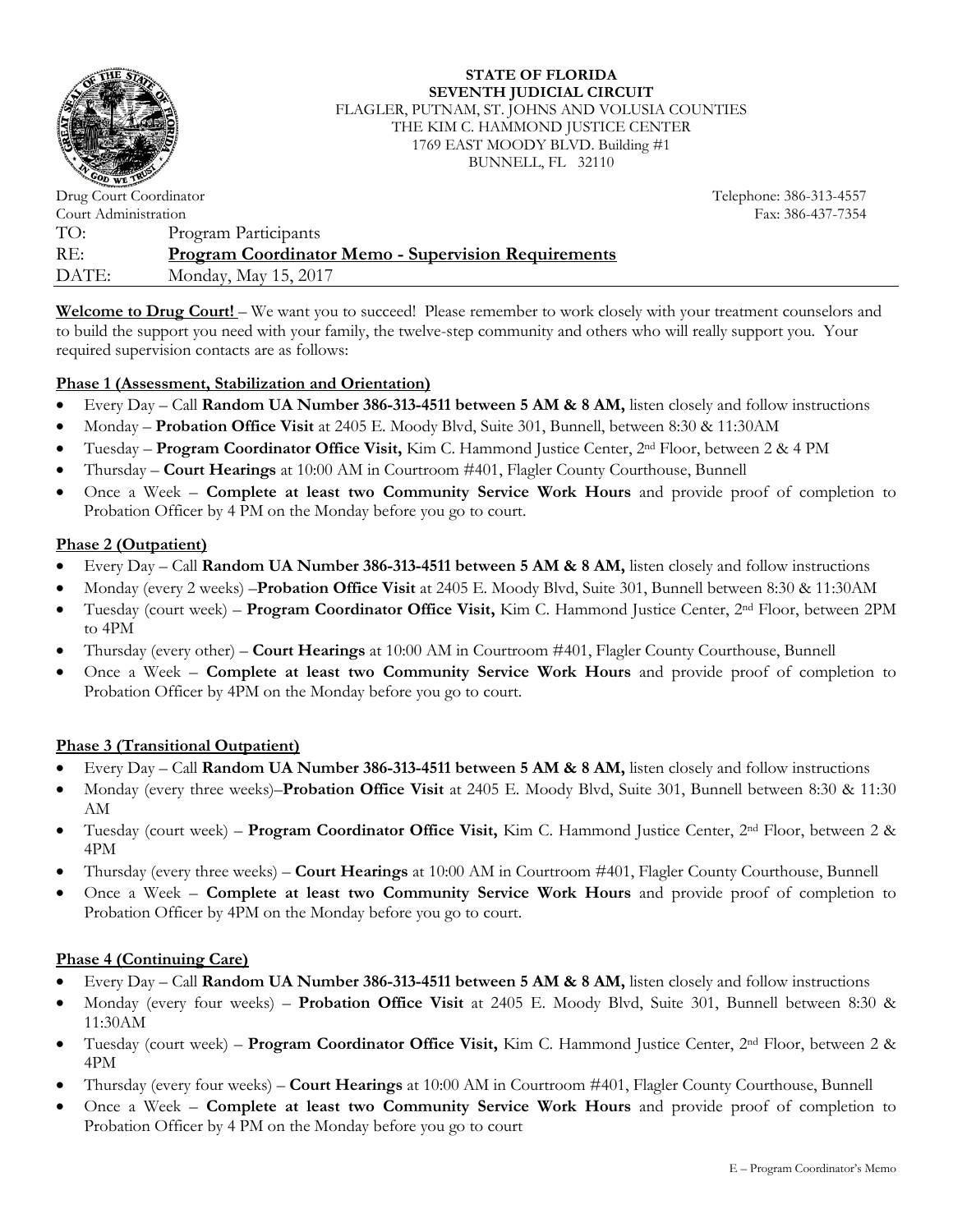#### **Phase 5 (Preparing for Life after Drug Court)**

- Every Day Call **Random UA Number 386-313-4511 between 5 AM & 8 AM,** listen closely and follow instructions
- Monday (every four weeks) **Probation Office Visit** at 2405 E. Moody Blvd, Suite 301, Bunnell between 8:30 & 11:30AM
- Tuesday (court week) **Program Coordinator Office Visit,** Kim C. Hammond Justice Center, 2nd Floor, between 2 & 4PM
- Thursday (every four weeks) **Court Hearings** at 10:00 AM in Courtroom #401, Flagler County Courthouse, Bunnell
- 1. **Field Visits** Visits to home, work, school, etc. as necessary, by certain Drug Court Team members
- 2. **AA/NA verification slips must be turned into Break the Cycle (BTC)** by Monday evening of the week you are scheduled to go to court.
- 3. **Probation** Proof of employment, CSWH sheets and Probation payments must be turned into Probation on Mondays, of the week you are scheduled to go to court in order to be considered for the A Team.
- 4. **Travel Permits**  Before leaving Flagler County you must obtain approval from your Probation Officer. Travel will not be considered unless Participant is on the A-Team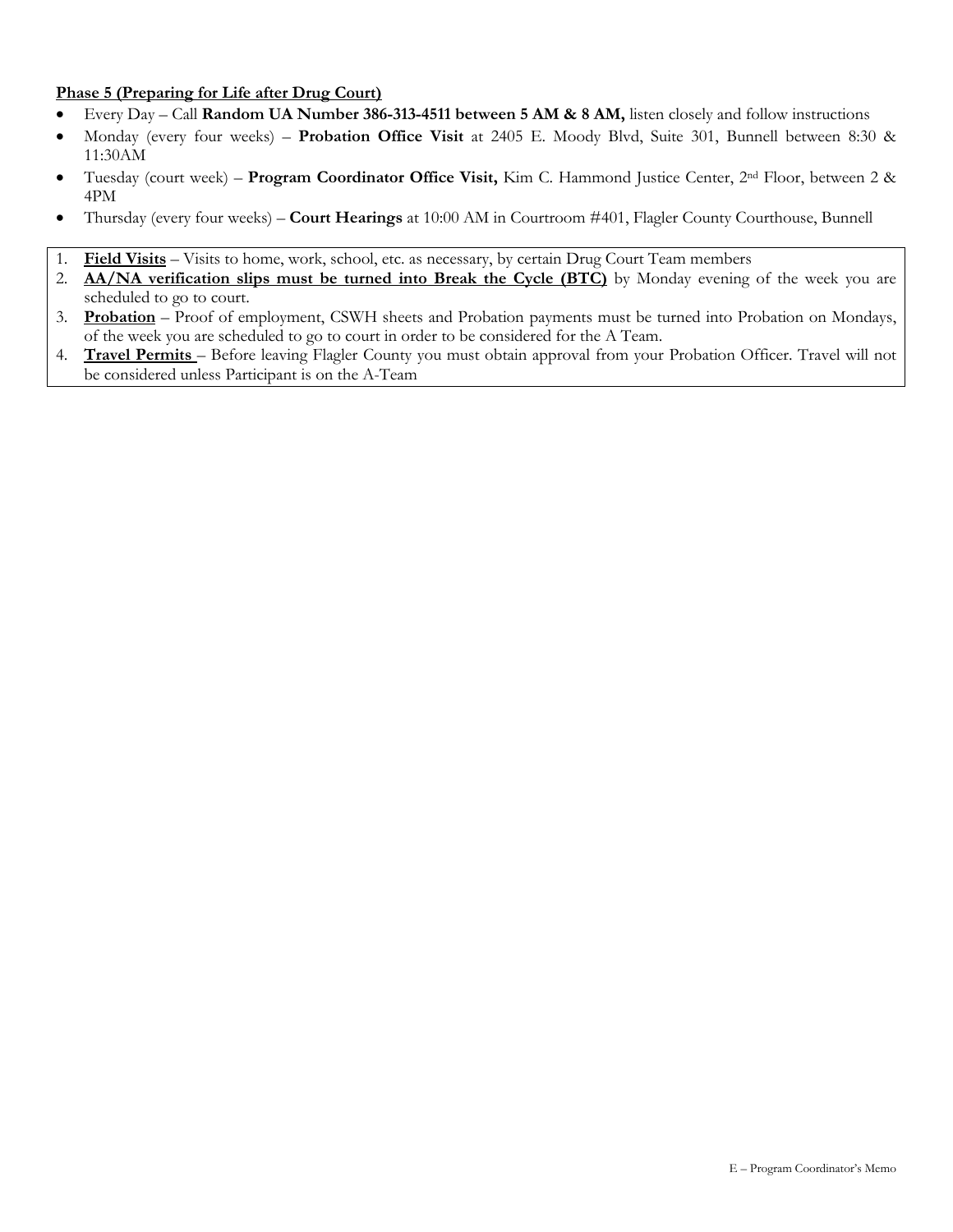The members of the Flagler County Drug Court Team are continually looking for ways to encourage and recognize a Drug Court Participant's enthusiastic involvement in their own recovery and treatment, as well as their helping to facilitate the recovery and treatment of their peers in the program. That recognition is offered by placing those individuals in groups known as the A-Team and A-Team with Incentives.



- **Attend all required treatment sessions for the period (MRT, FEP, group and IC sessions)**
- **Attend all required AA/NA meetings for the period**
- **Be current with Community Service Work Hours**
- **Have Treatment Fee balance at Zero or paid in advance**
- **Must be making regular required payments to Probation (min. \$50 each month)**
- **Must turn in current copies of Pay Stubs to Probation, on Mondays**
- **Recommendation of the Team with Final Decision by the Drug Court Judge**

# **A-Team w/ Incentives**

**Must have all A-Team requirements plus consideration will be given to those who:** 

- **Attend more NA/AA meetings than those required**
- **Perform more Community Service Work Hours than required**
- **Have Treatment Fee balance at Zero or paid in advance**
- **Give assistance to other program participants**
- **Includes family members (Family Education Program and/or schedules family session with BTC)**
- **Are "engaged" in their own recovery**
- **Recommendation of the Team with Final Decision by the Drug Court Judge**

**\*\*\*In order to be granted "Travel Privilege" participants must be on A-Team** (revised 7/22/16)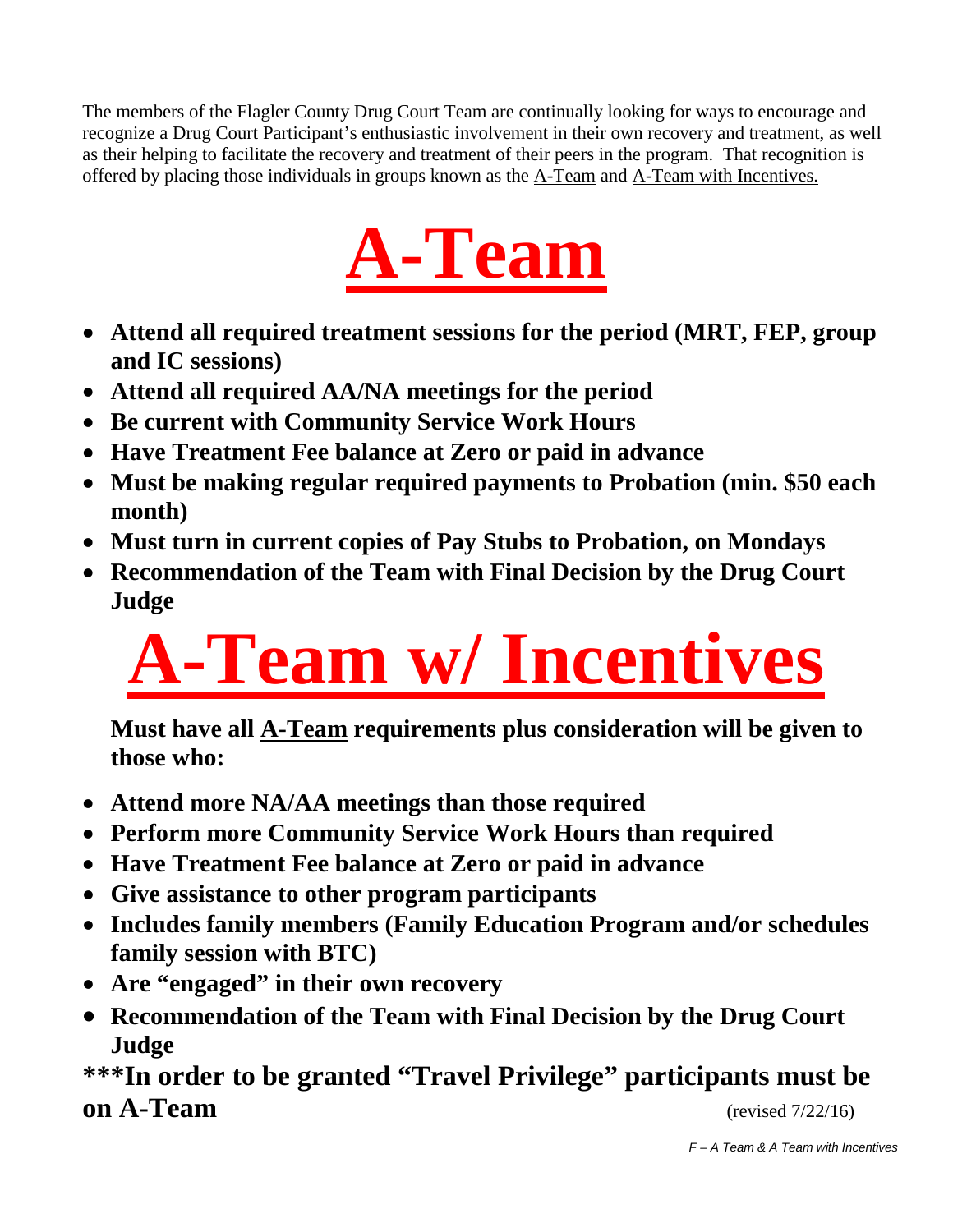

Drug Court Coordinator Court Administration

# *Flagler County Adult Drug Court*

**Seventh Judicial Circuit** The Kim C. Hammond Justice Center 1769 East Moody Blvd. Building #1 Bunnell, Florida 32110

> Telephone: 386-313-4557 Fax: 386-437-7354

# **Policy for Unexcused Absence from Treatment Meetings**

#### PURPOSE:

The Flagler County Adult Drug Court is a Drug "Treatment" Court/Program. Therefore the program is set up where participants are mandated to participate in treatment sessions until program completion. Types of treatment sessions include group therapy, individual therapy, Moral Reconation Therapy (MRT), and the Family Education Program (FEP). Additionally, participants are required to participate in support meetings like those offered by Alcoholic Anonymous, Narcotic Anonymous and Smart Recovery. The number of support meetings a participant is required to attend depends primarily on the current phase to which they have ascended. The program is "treatment based". Participation in treatment sessions and support meetings is imperative.

#### POLICY:

Being that Treatment is a priority in drug court, participants who have unexcused absences from treatment sessions will be required, within one week, to schedule and attend a make-up session as well as performing two (2) community service work hours (CSWH) for each unexcused absence. Additionally, the participant will be required to appear for the next Drug Court Hearing.

Drug court participants who do not attend the required number of support meetings, will be required to attend one self-help meeting each day for seven days as well as performing one (1) CSWH for each meeting missed. Additionally, the participant will be required to appear for the next Drug Court Hearing.

The drug court team wants each Flagler County Adult Drug Court Participant to successfully complete Drug Court and more importantly to achieve and sustain life-long sobriety. The team acknowledges that "Recovery is the Key to a Successful Life" and the best way to accomplish that is through addictions treatment.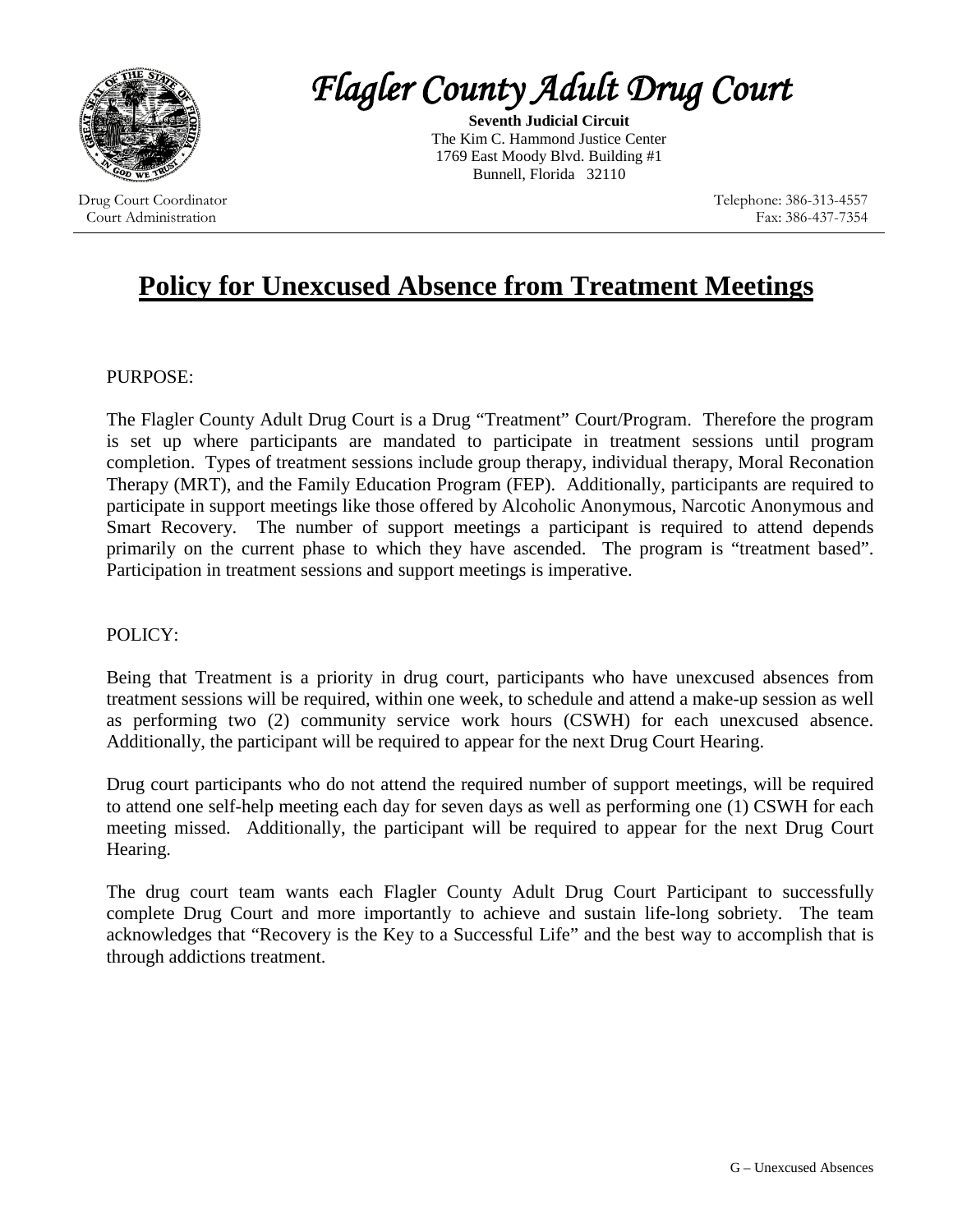

Drug Court Coordinator Court Administration

# *Flagler County Adult Drug Court*

**Seventh Judicial Circuit** The Kim C. Hammond Justice Center 1769 East Moody Blvd. Building #1 Bunnell, Florida 32110

> Telephone: 386-313-4557 Fax: 386-437-7345

#### **Forgery of Drug Court Program Documents**

Through their complete and honest participation in the Flagler Adult Drug Court Program, participants are given the tools needed to assist them in developing a lifestyle that is free from the use of alcohol and other drugs. When they do not participate completely and honestly, consequences are necessary in order to change their behavior in meaningful ways. The use of incentives and consequences, even incarceration, can motivate participants to succeed.

The Flagler County Adult Drug Court is intolerant of participants who are dishonest and forge or submit forged Drug Court documents. Those incidents may be dealt with in the following manner:

#### Forged Community Service Work Hours (CSWH) Slips

- 1. Mandatory Incarceration
- 2. Repeat Steps 1-2-3 of Moral Reconation Therapy (MRT)
- 3. Zero-out all CSWH & start over
- 4. Possibly face new charge(s) of Forgery

#### Forged Narcotic Anonymous / Alcoholic Anonymous (NA/AA) Slips

- 1. Mandatory Incarceration
- 2. Repeat Steps 1-2-3 of Moral Reconation Therapy (MRT)
- 3. Attend one NA/AA meeting per day for 30 days (30/30)
- 4. Possibly face new charge(s) of Forgery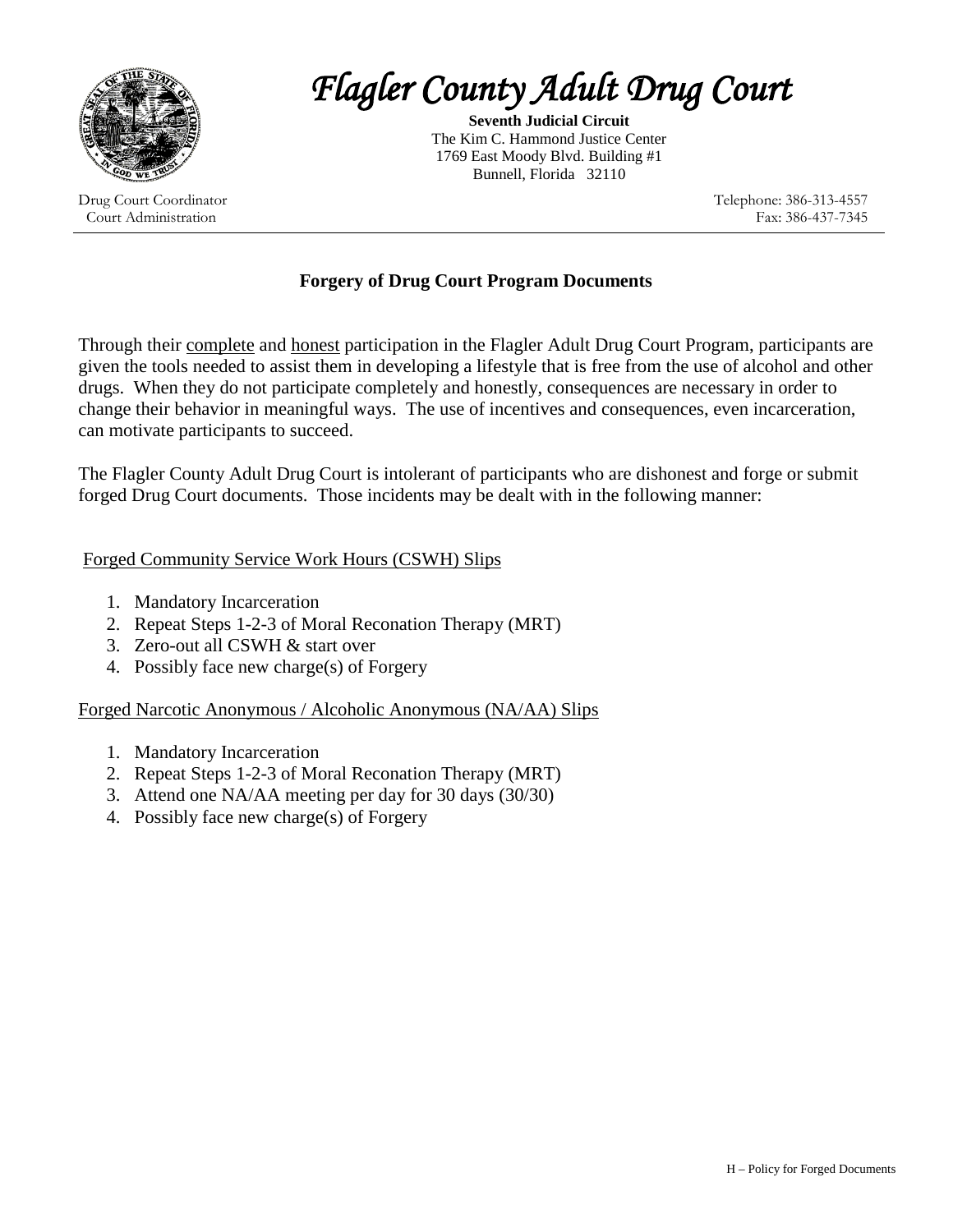

Drug Court Coordinator Court Administration

*Flagler County Adult Drug Court* 

**Seventh Judicial Circuit** The Kim C. Hammond Justice Center 1769 East Moody Blvd. Building #1 Bunnell, Florida 32110

> Telephone: 386-313-4557 Fax: 386-437-7354

# **Policy for Diluted Urine Samples**

When the laboratory performs GCMS testing on a urine sample, it also checks for and determines creatinine levels in a person's urine. If the levels returned are low, between 5 mg/dl and 20 mg/dl, the sample is identified as a "Possible diluted urine sample." Lower that 5 mg/dl the lab considers them "not human."

The primary cause of low creatinine levels in the urine is over-hydration. Arguably to hide or mask drug or alcohol use.

All Drug Court Participants are required to call the UA (urine analysis) number between the hours of 5:00 AM and 8:00 AM each and everyday. Nearly all UA's are conducted first thing in the morning at 8:00 AM. They are repeatedly told not to have anything to drink in the morning prior to calling the UA number. If the UA message indicates a UA is NOT scheduled for that morning then they can drink anything and as much as they want (non-alcoholic of course). However, if upon calling the UA number they find a UA is scheduled, then they should refrain from drinking anything, particularly coffee, tea and caffeine products as they are diuretics.

When a participant has any dilutes, the above instructions is reiterated to them. In addition, they are told that a dilute WILL result in sanctions which could include incarceration and loss of all clean days.

The following is the policy for administering sanctions for diluted urine samples:

- **1st Dilute** 1. Warning from the Judge about sanctions for subsequent dilutes
	- 2. Participant is NOT eligible for A Team
	- 3. Participants are required to write an essay on what causes dilutes  $\&$  how to avoid them in the future
	- 4. Return to court the following week

#### **2nd Dilute**

- $\overline{1}$ . A Minimum of 48 hours in jail
- 2. Loss of clean days
- 3. Return to court the following week

#### **Subsequent Dilutes**

1. Incarceration & Possible expulsion from Drug Court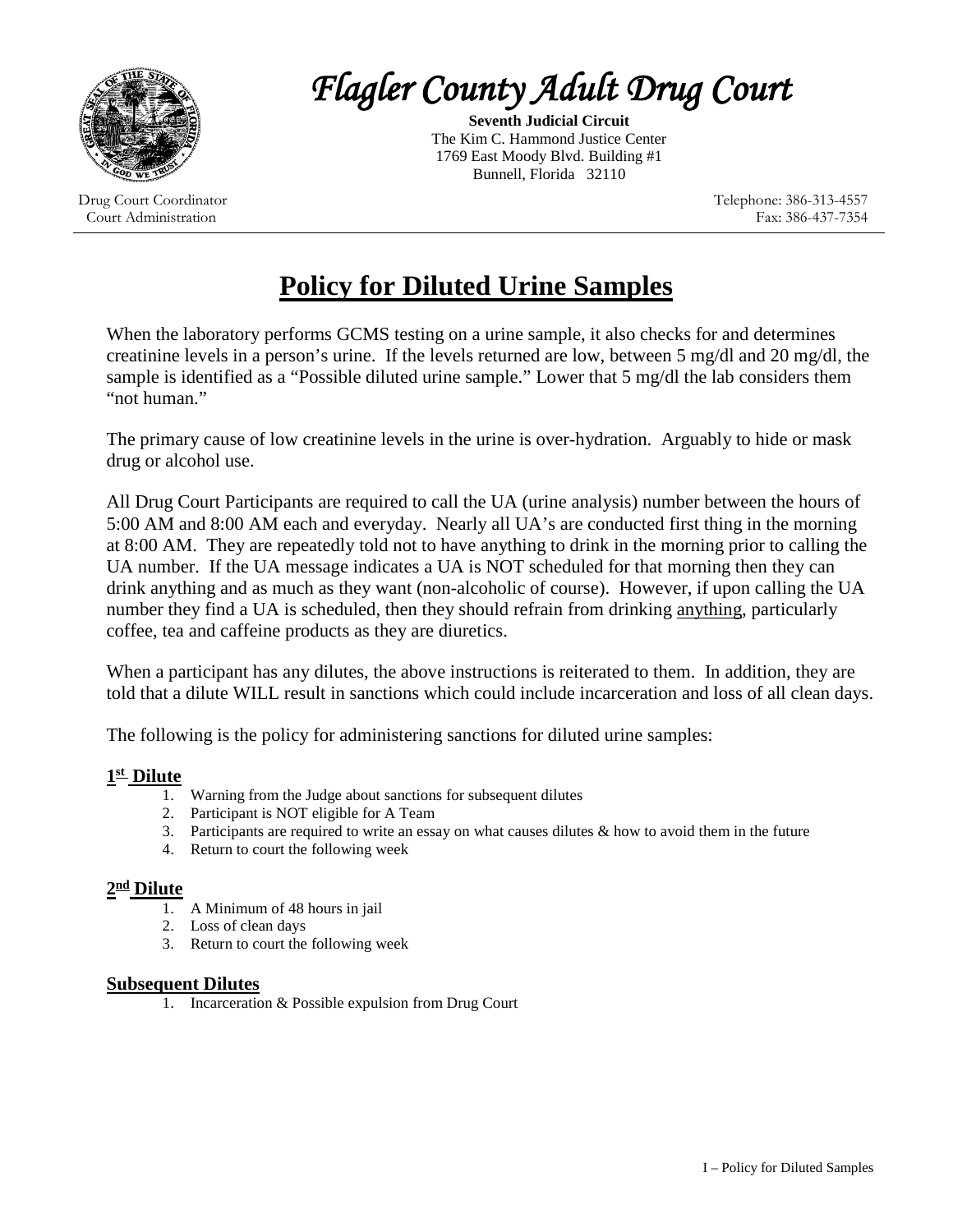#### **BREAK THE CYCLE OUTPATIENT TREATMENT CENTER Moral Reconation Therapy Family Education Program Cognitive Behavior Therapy**

April 11, 2014

#### *Welcome to Clients*

Welcome to Break the Cycle, for Outpatient Drug and Alcohol Treatment. We are pleased you have become a member of our program and hope you will soon be on the road to a clean and sober lifestyle.

The primary purpose of our treatment program is to provide researched based counseling designed to treat those who abuse or are addicted to alcohol and other drugs. All we ask is that you give it your effort and commitment; together, we can make a difference. You are not alone. You will meet other people who know what it feels like to use mood altering substances and you will learn better ways of coping and adjusting to a drug-free lifestyle.

Moral Reconation Therapy (MRT) is a cognitive-behavioral treatment model designed to enhance self-image, promote growth of a positive, productive identity and facilitate the development of higher stages of moral reasoning. It is a proven model for substancedependent persons willing to make positive changes in their lives.

The Family Education Program (FEP) is an education-based, group model designed to teach substance-dependent individuals and their families about the disease of addiction, and how to live with one another. **Family members are encouraged to attend FEP** with their loved ones who have been admitted into the drug court program.

The CBT (cognitive behavior therapy) is an evidence based treatment model that has become increasingly popular in recent years with consumers and treatment professionals.. CBT is also empirically supported and has been shown to effectively help patients overcome a wide variety of maladaptive behaviors. The goal of CBT is to teach patients that while they cannot control every aspect of the world around them, they can take control of how they interpret and deal with things in their environment.

Each Drug Court client is required to pay a \$20.00 weekly treatment fee. Fees are to be paid at the Break the Cycle Treatment Center in the Flagler office, between 10:00 am and 7:00 pm, Monday.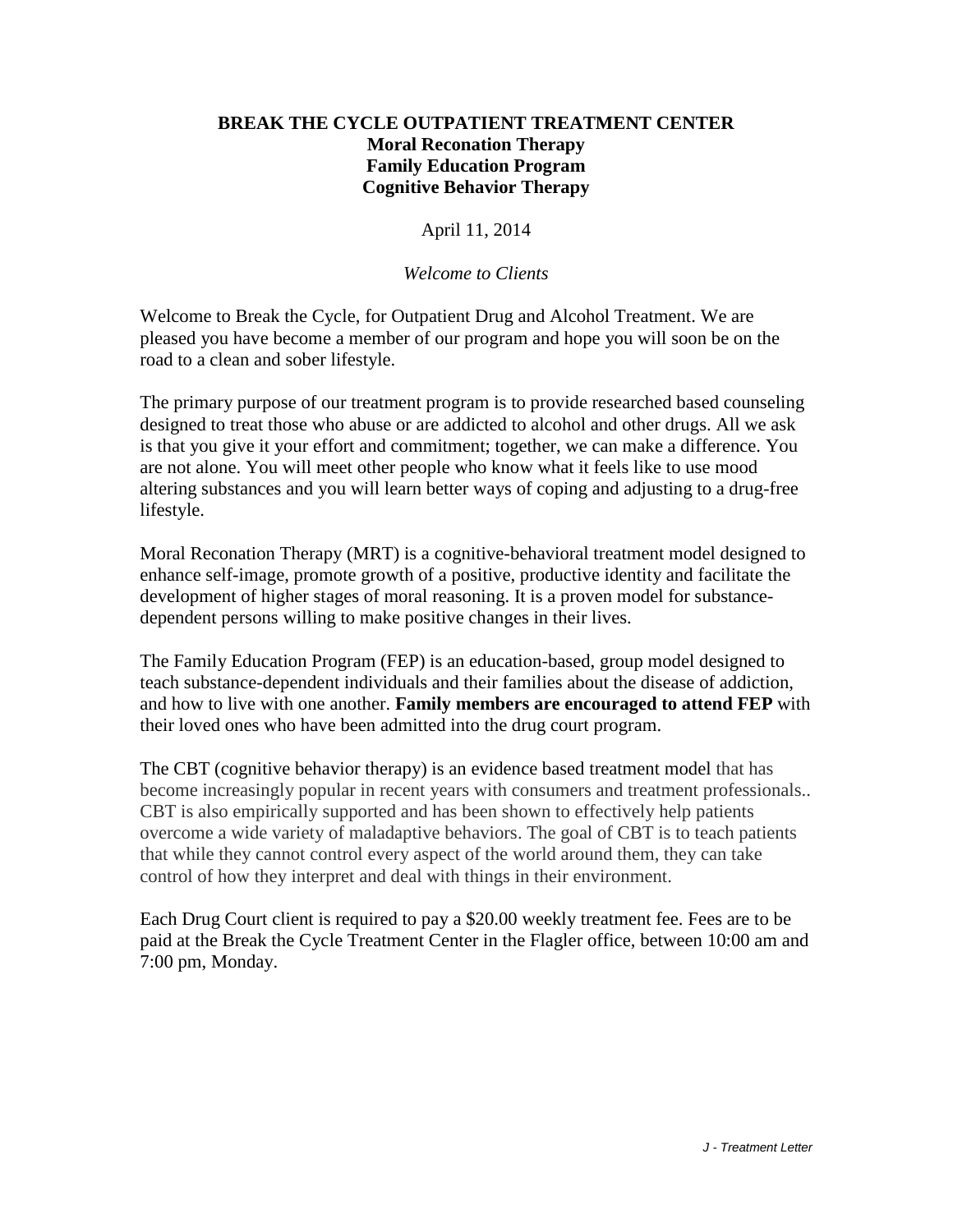

Drug Court Coordinator Court Administration

**STATE OF FLORIDA SEVENTH JUDICIAL CIRCUIT** FLAGLER, PUTNAM, ST. JOHNS AND VOLUSIA COUNTIES THE KIM C. HAMMOND JUSTICE CENTER 1769 EAST MOODY BLVD. Building #1 BUNNELL, FL 32110

> Telephone: 386-313-4557 Fax: 386-437-7354

TO: Program Participants RE: **Flagler County Drug Court Program – Random UA Call In System** DATE: Friday, August 31, 2012

**Welcome to Drug Court!** - The Flagler County Drug Court Program is interested in all program participants remaining drug and alcohol free. Toward that end, it has been determined that a system of random urinalysis (UA) testing is necessary. Therefore, **all program participants** are required to do the following everyday without fail to include weekends and holidays:

1. Call the random urinalysis voice mail system between 5:00 AM and 8:00 AM to learn if there will be a mandatory urinalysis (UA) that day. The phone number to call is:



- 2. Drug Court Participants are normally called by their Phase, but occasionally you may be called by the last two digits of your social security number. Whichever way you are called, you must appear in person at the location and time that is specified on the recording. This visit does not replace any scheduled supervision or treatment visit and does not eliminate the possibility of having to provide another sample on the same day. **LISTEN CLOSELY TO THE MESSAGE IN ITS ENTIRETY!**
- 3. If when you call the above telephone number for the Random Drug Screening Message and the message announces the incorrect date, call the Coordinator's cell phone number and advise him, leaving a message on his cell phone. (This occasionally occurs when there has been a power outage). He will then make the appropriate change to the message (if he is able to do so). In the event he is unable to change the message, he will leave the appropriate Random Drug Screening message on his cell phone. Either way, you are still responsible to call in and obtain the Random Drug Screening Message, whether on the above number or his cell phone. So **Keep Calling!** If you are unable to get the appropriate message, you should report to the Stewart Marchman Act Healthcare Center as you would for any other drug test, before 8:00 AM.
- 4. Failure to report in for a random urinalysis will be handled **as a positive urinalysis test** and will in all likelihood result in your arrest. Therefore, it is extremely important for each participant to call in each and every single morning no matter what!

#### **5. You must bring Photo Identification to each and every urinalysis test, or you will not be tested. If you are not drug tested because of no Photo ID, it will be considered a refusal to provide a sample.**

A supervision officer may suspend this requirement in advance if a participant is physically unable to report in due to incarceration, hospitalization or approved travel. Do not assume that this requirement is suspended. Speak with a supervision officer first!

Hoping you will be able to stay clean and sober!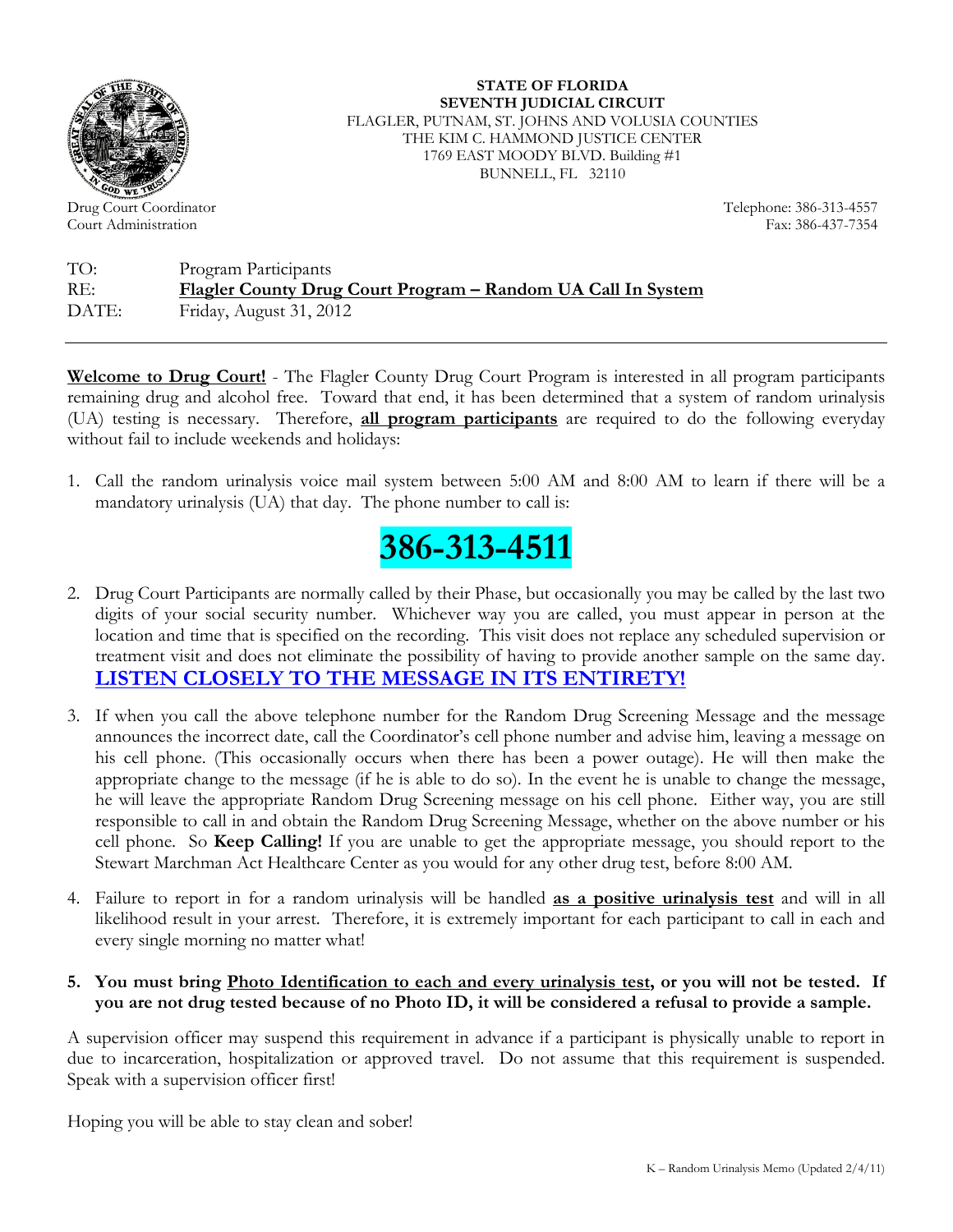

TO: Attending Physician

#### RE: **Flagler County Adult Drug Court Program – Physician Disclosure Form**

DATE:

Program participants are encouraged to live a healthy lifestyle, obtain regular physical examinations and to seek medical attention when necessary. They are also required to give a copy of this form to their doctor when seeking medical attention that could result in medications being prescribed. Please sign this form and ask your doctor to sign this form to acknowledge that (s)he has read this request.

I am a participant in the Flagler County Drug Court Program and I am required to disclose that I have an addiction to chemical substances. As a participant in the program, I am subject to frequent and random drug testing and would respectfully request that you take this into consideration when considering my treatment.

Please **do not prescribe** a medication containing a narcotic/addictive drug or any other type of medication that may interfere with my progress in the treatment of my addiction, unless absolutely medically necessary.

\_\_\_\_\_\_\_\_\_\_\_\_\_\_\_\_\_\_\_\_\_\_\_\_\_\_\_\_\_\_\_\_\_\_\_\_\_\_\_\_\_\_\_\_\_ \_\_\_\_\_\_\_\_\_\_\_\_\_ \_\_\_\_\_\_\_\_\_\_\_\_\_\_

Thank you for your cooperation/consideration in this matter.

\_\_\_\_\_\_\_\_\_\_\_\_\_\_\_\_\_\_\_\_\_\_\_\_\_\_\_\_\_\_\_\_\_\_\_\_\_\_\_\_\_\_\_\_\_\_

Respectfully,

1

Program Participant

#### **My signature below acknowledges receipt of this information.**

Physician Phone Phone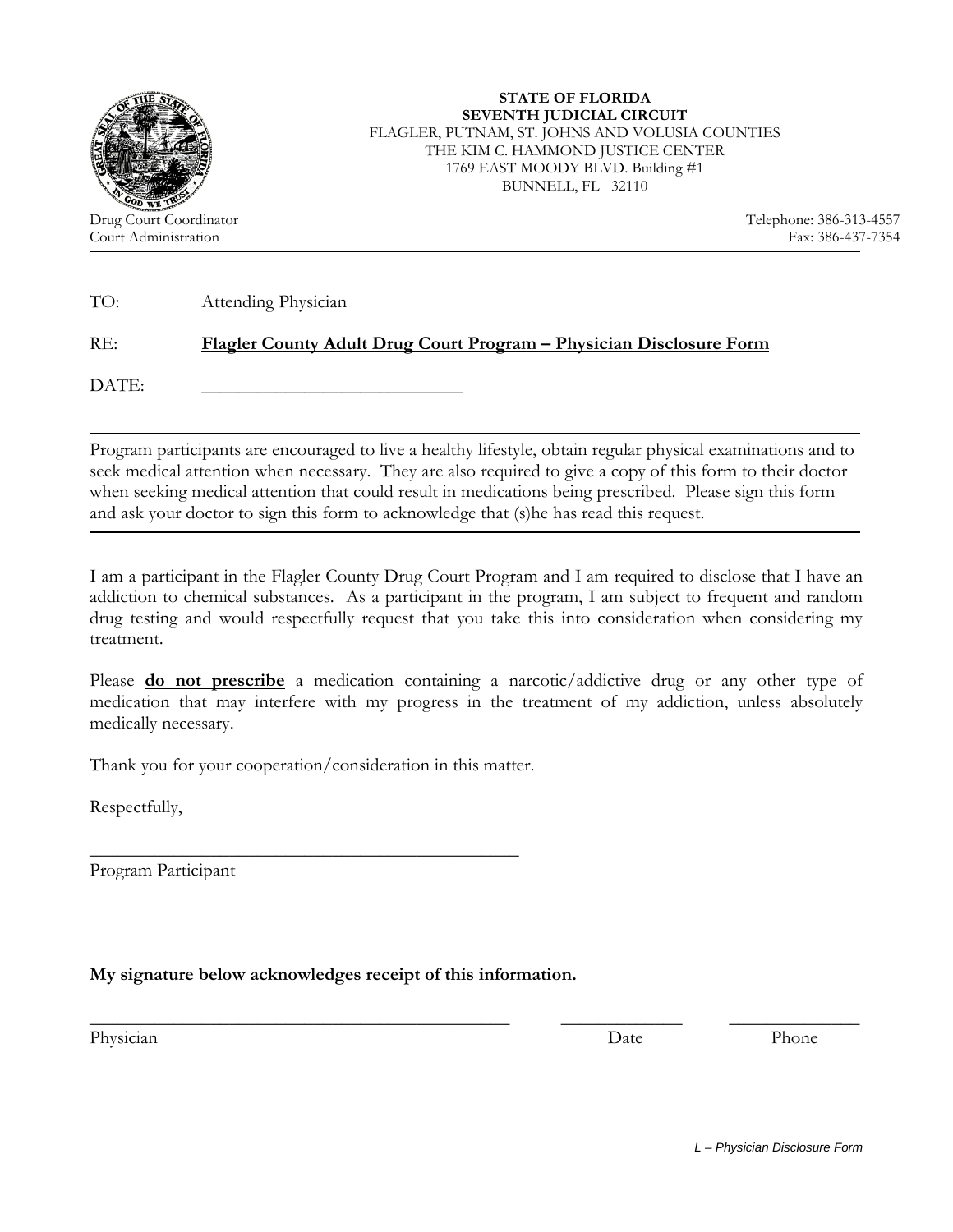# Flagler Drug Court Program – Request to Advance to Phase 2

(Updated: Monday, February 22, 2016)

Participant Name:

I have met or exceeded all of the requirements of this drug court program so far and believe that I should advance to Phase 2 at my next drug court hearing. This is why:

- 1. I have been in Phase 1 of this program for \_\_\_\_\_ weeks (at least 8).
- 2. On the following date, \_\_\_\_\_\_\_\_\_, I earned \_\_\_\_\_ "clean days" (minimum 40) in this phase because I did not use any alcohol or other drugs prohibited by the program for at least that long or since then, plus my drug screens agreed.
- 3. I completed my assessment with my treatment counselor, reviewed my treatment case plan and confirmed that I am progressing according to my plan to include addressing any medical related needs like a physical exam to the best of my ability.
- 4. I know I am current with my treatment fees because I recently confirmed that I paid  $\frac{1}{2}$  of my total bill of  $\frac{1}{2}$  \_\_\_\_\_\_\_ (\$20 X number of weeks in program).
- 5. I have completed at least two (2) community service work hour for every week that I have been in this program and I turned in the required paperwork to prove it; which equals \_\_\_\_\_\_\_ hours completed out of \_\_\_\_\_\_\_ weeks in the program.

# Judge Perkins, I am ready. Please advance me to Phase2!

Optional Participant Comments:

Drug Court Participant Signature, date

## **We agree that this participant should advance to Phase 2!**